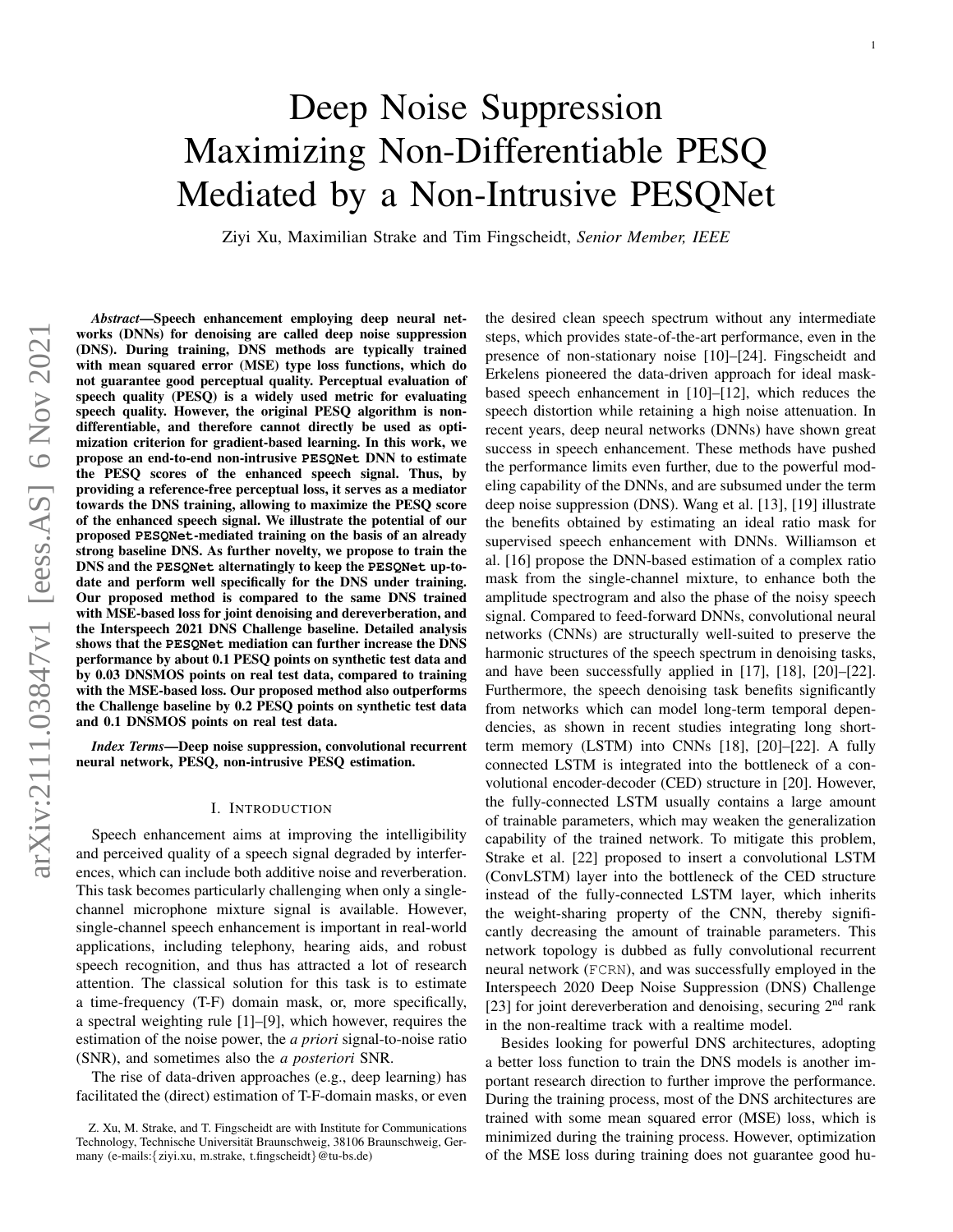man perceptual quality of the enhanced speech signal (unless the MSE is zero), which leads to limited performance [\[25\]](#page-12-8)– [\[31\]](#page-12-9). This effect is even more evident in low SNR conditions, where it can lead to a highly distorted speech component and very unnatural sounding residual noise. A perceptuallyweighted loss function considering human psychoacoustics, such as the absolute hearing threshold and the masking effect, has recently been proposed in [\[25\]](#page-12-8), [\[30\]](#page-12-10). Zhao et al. [30] employed the perceptual weighting filters from code-excited linear predictive (CELP) speech coding to weight the MSE between the network output and the corresponding target to emphasize perceptually important T-F regions.

Perceptual evaluation of speech quality (ITU-T P.862.2 PESQ) [\[32\]](#page-12-11) and short-time objective intelligibility (STOI) [\[33\]](#page-12-12) are two widely-used metrics for evaluating speech quality and intelligibility, respectively. Among these two metrics, PESQ has been designed to predict absolute category rating (ACR) listener scores in speech quality assessment. Thus, another approach would be to adapt perceptually related metrics, e.g., PESQ and STOI, as loss functions, which could be used to optimize for speech quality and speech intelligibility, respectively. However, both the original STOI and PESQ are non-differentiable functions, which cannot directly be used as an optimization criterion for gradient-based deep learning. Kolbcek et al. proposed a differentiable STOI loss formulation adapted from its original, and employed it in training a network for an utterance-based speech enhancement [\[26\]](#page-12-13). However, their experimental results reveal that the network trained with the proposed STOI loss does not significantly improve on the STOI score compared to the one trained with the conventional MSE loss. Compared to STOI, the original PESQ formulation is significantly more complex. Zhang et al. proposed a directional sampling method to approximate gradient descent employing the original PESQ formulation [\[27\]](#page-12-14). Martín-Doñas et al. proposed an approximated PESQ formulation, which is differentiable, and combined it with the MSE as the final optimization criterion [\[28\]](#page-12-15). This proposed PESQ loss gains in speech perceptual quality compared to the conventional MSE loss, however, does not outperform the simple perceptual weighting filter loss proposed by Zhao et al. [\[30\]](#page-12-10). Thus, obtaining a better differentiable approximation of the original PESQ formulation is still a research challenge.

To mitigate this problem, Fu et al. [\[31\]](#page-12-9) trained an end-to-end deep learning model to approximate the PESQ function (socalled Quality-Net) without having to know any computational details of the original PESQ formulation. Afterwards, the trained Quality-Net is fixed and concatenated to the output of the DNS model to estimate the PESQ scores of the enhanced speech. Thus, it serves as a differentiable PESQ loss for the training of the DNS model, aiming at maximizing the PESQ of the output enhanced speech signal. It is important to note that as the original PESQ [\[32\]](#page-12-11), [\[27\]](#page-12-14), [\[28\]](#page-12-15), and [\[31\]](#page-12-9) require a clean reference signal for the loss calculation (*intrusive* quality model) and therefore do not allow to use real data in training. Furthermore, as reported by the authors of [\[31\]](#page-12-9), the gradient from their fixed Quality-Net can guide the DNS model in increasing the PESQ scores only in the first few training iterations (minibatches). The reason could be that the

<span id="page-1-0"></span>

Fig. 1: Proposed DNS model training mediated by the **PESQNet**.

fixed Quality-Net has not seen the enhanced speech signal generated by the updated DNS model. Therefore, the gradient obtained from the fixed Quality-Net is problematic after training for several minibatches, leading to the phenomenon that the Quality-Net is fooled by the updated DNS model (estimated PESQ scores increase while true PESQ scores decrease).

In this work, as shown in Fig. [1,](#page-1-0) we propose an end-toend *non-intrusive* PESQNet modeling the PESQ function, and subsequently employ it as mediator towards the training of a DNS model. Compared to the Quality-Net used in [\[31\]](#page-12-9), *our proposed* PESQNet *can estimate the PESQ score of the enhanced signals without knowing the corresponding clean speech* (just like human raters in ACR listening tests). Thus, it can serve to provide a reference-free perceptual loss. *This offers the potential to train a DNS model employing real recorded data, where only the noisy speech mixture is available*, a specific problem that has been first addressed in [\[24\]](#page-12-0), however, still with insignificant improvements. Inspired from the alternating training schemes used in adversarial trainings [\[34\]](#page-12-16)–[\[36\]](#page-12-17), one important novelty of this work is solving the problems addressed in [\[31\]](#page-12-9) by training the DNS model and the PESQNet in a successful alternating protocol on epoch level. Thus, the PESQNet can always *adapt to the current updated DNS model* and can serve as mediator between the DNS model training and the PESQ metrics by providing gradients, which effectively maximizes the original ITUT-T P.862.2 PESQ score of the enhanced speech signal. For the DNS model training, a fixed PESQNet is employed to estimate the PESQ scores of the enhanced speech signal from the DNS model. Subsequently, a loss calculated on the estimated PESQ scores, called PESQNet loss, is used to control the DNS model training. Afterwards, the DNS model is fixed, and the so-called PESQ loss is calculated to reflect the difference between the estimated PESQ score from PESQNet and its ground truth measured by the original PESQ function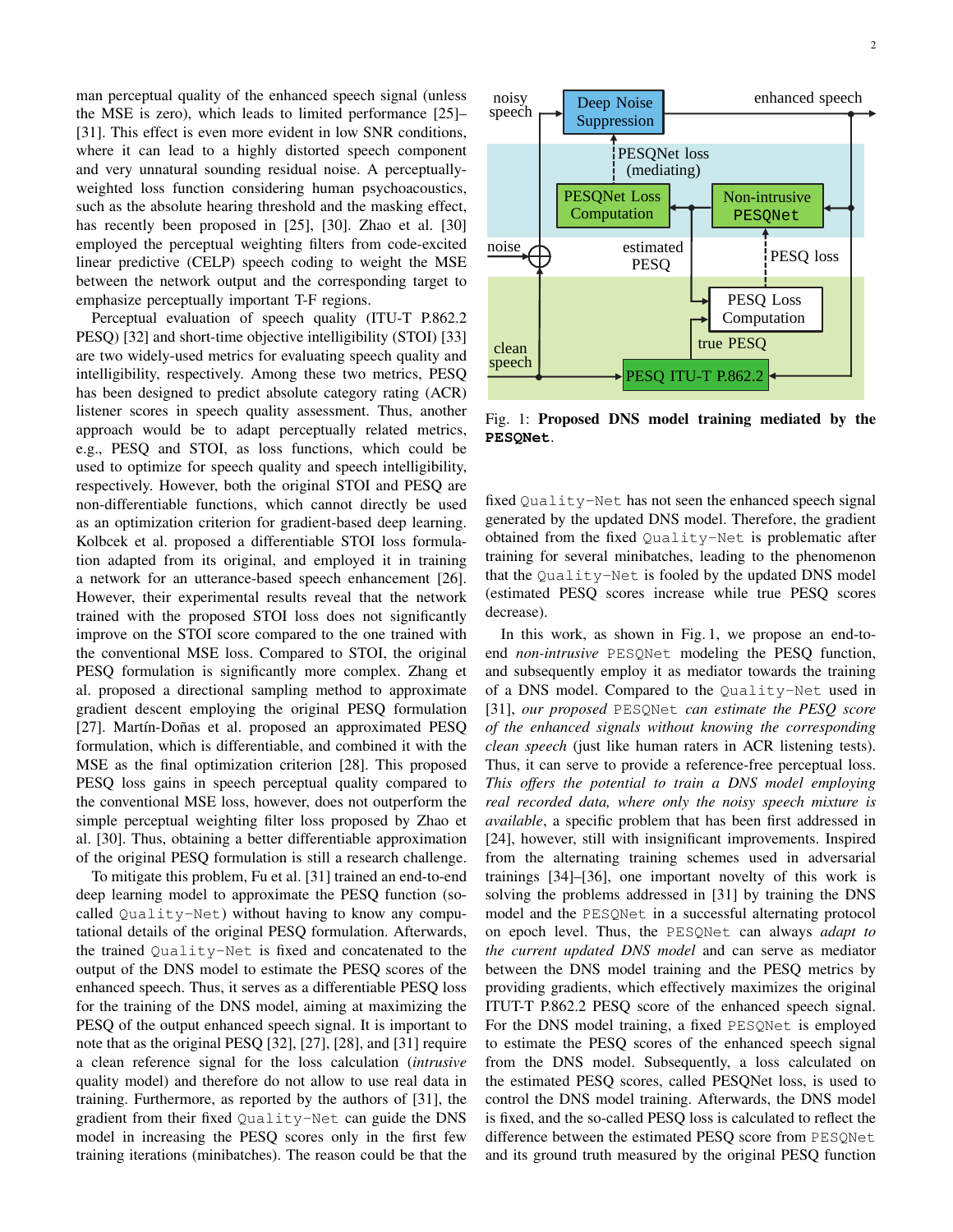[\[32\]](#page-12-11). Thus, the PESQNet training keeps up with the DNS model in any learning step.

We adopted the high-ranked FCRN proposed by Strake et al. [\[23\]](#page-12-7) as our DNS model. The proposed PESQNet model is adapted from a speech emotion recognition (SER) model proposed in [\[37\]](#page-12-18), which can provide state-of-the-art emotion recognition performance. An SER task is structurally similar to speech quality prediction, as it also assigns one label to an entire input speech utterance. Furthermore, the adapted SER model has been shown to be robust w.r.t. noise as well as channel and language variation, which is supposed to be important for our non-intrusive PESQNet. Our proposed PESQNet is used as mediator towards a fine-tuning on a pre-trained DNS model to further increase the perceptual quality. In the pre-training stage of our work, we consider both denoising and dereverberation by employing a joint MSEbased loss function proposed in [\[23\]](#page-12-7), which has shown success in the Interspeech 2020 DNS Challenge [\[38\]](#page-12-19). Note that our proposed learning strategy could potentially provide benefit to any given DNS model and to any given pre-training loss function.

The rest of the article is structured as follows: In Section II we introduce the signal model and our mathematical notations. We describe our employed FCRN and PESQNet in Section III. Then the details of mediating the FCRN training with the proposed PESQNet are explained. Next, we present the experimental setup including the database, training protocols, baselines, and employed quality metrics in Section IV. The results and discussion are given in Section V and our work is concluded in Section VI.

## II. SIGNAL MODEL AND NOTATIONS

We assume the microphone mixture  $y(n)$  to be composed of the clean speech signal  $s(n)$  reverberated by the room impulse response (RIR)  $h(n)$ , and disturbed by an additive noise  $d(n)$ as

$$
y(n) = s(n) * h(n) + d(n) = srev(n) + d(n),
$$
 (1)

with  $s^{\text{rev}}(n)$  and n being the reverberated clean speech component and the discrete-time sample index, respectively, and ∗ denoting the convolution operation. Since we perform a spectrum enhancement, we transfer all the signals to the discrete Fourier transform (DFT) domain:

$$
Y_{\ell}(k) = S_{\ell}^{\text{rev}}(k) + D_{\ell}(k), \tag{2}
$$

with frame index  $\ell$  and frequency bin index  $k \in \mathcal{K}$  =  $\{0, 1, \ldots, K-1\}$ , and K being the DFT size. This procedure is also often known as short-time Fourier transform (STFT), and successive STFT frames overlap in time. In this work, we adopt the FCRN proposed by Strake et al. [\[22\]](#page-12-6) as our DNS model, in which a magnitude-bounded complex mask  $M_{\ell}(k) \in \mathbb{C}$  is estimated, with  $|M_{\ell}(k)| \in [0, 1]$  to enhance the noisy speech spectrum (see Fig. [2\)](#page-3-0):

$$
\hat{S}_{\ell}(k) = M_{\ell}(k) \cdot Y_{\ell}(k). \tag{3}
$$

Finally, the enhanced speech spectrum  $\hat{S}_{\ell}(k)$  is subject to an inverse DFT (IDFT), followed by overlap add (OLA) to reconstruct the time-domain enhanced speech signal  $\hat{s}(n)$ .

## III. MODELS AND NOVEL TRAINING LOSS/ PROTOCOL

## *A. DNS Model*

The DNS model employed in this work is shown in Fig. [2,](#page-3-0) with the FCRN adopted from [\[22\]](#page-12-6). The input of the DNS is the noisy speech spectrum  $Y_{\ell}(k)$ . The Norm box represents a zero-mean and unit-variance normalization based on the statistics collected on the training dataset. The dimensions of the input and the output feature maps for each layer in the FCRN are depicted as *number of features* × *number of time frames*  $\times$  *number of feature maps*, with  $K_{\text{in}}$  representing the number of input and output frequency bins, while  $C_{\text{in}}$  and  $C_{\text{out}}$ denote the number of input and output channels, respectively.

The convolutional layers are represented by the Conv $(N \times 1, f)$  operations, with  $f = F$  or  $f = 2F$  being the number of filter kernels in each layer, and  $(N \times 1)$ representing the kernel size, emphasizing that the convolutions are only performed along the feature axis. The maxpooling and upsampling layers have a kernel size of  $(2 \times 1)$ . The stride of the maxpooling layers is set to 2. The employed FCRN contains a convolutional encoder-decoder (CED) structure. A fully convolutional LSTM layer denoted as ConvLSTM( $N \times 1, F$ ) is integrated in the bottleneck of the CED structure as shown in Fig. [2.](#page-3-0) Furthermore, all possible forward residual skip connections are added wherever layers have matched dimensions.

## *B. PESQNet*

In this work, we propose an end-to-end *non-intrusive* PESQNet, modeling ITU-T P862.2 PESQ. It estimates the PESQ score of an enhanced speech utterance in the DFT domain, and is subsequently employed to control the training of a DNS model. The employed PESQNet shall deliver a single value (label) for an entire utterance, just as speech emotion recognition (SER) does. Furthermore, models used for SER are always non-intrusive, which is suitable for our referencefree PESQ estimation. Accordingly, for our PESQNet, we built upon the SER model topology proposed in [\[37\]](#page-12-18), which shows state-of-the-art performance in emotion recognition. It is depicted in Fig. [3.](#page-3-1)

The dimensions of the input and the output feature maps for each layer are depicted as *number of features* × *number of time frames* × *number of feature maps (if applicable)*. The input of the proposed PESQNet is the amplitude spectrogram  $|S_{\ell}(k)|$ (or:  $|\hat{S}_{\ell}(k)|$ ),  $\ell \in \mathcal{L} = \{1, 2, ..., L\}$ , of an entire utterance with L frames, which is then grouped to several feature matrices (blocks indexed with  $b \in \mathcal{B} = \{1, 2, \ldots, B\}$ ). Each feature matrix (block) has the same dimensions of  $K_{\text{in}} \times W \times 1$ , with  $K_{\text{in}}$ and W being the numbers of input frequency bins and time frames per block, respectively. The blocks are processed in parallel by identical subnetworks with the following structure. A CNN encoder is employed to extract quality-related features from the input feature matrices. The convolutional layers are represented by the Conv $(h \times w, f)$  operations, again with f representing the number of filter kernels in each layer, and  $(h \times w)$  representing the kernel size. Then, the extracted features are processed by multi-width convolutional kernels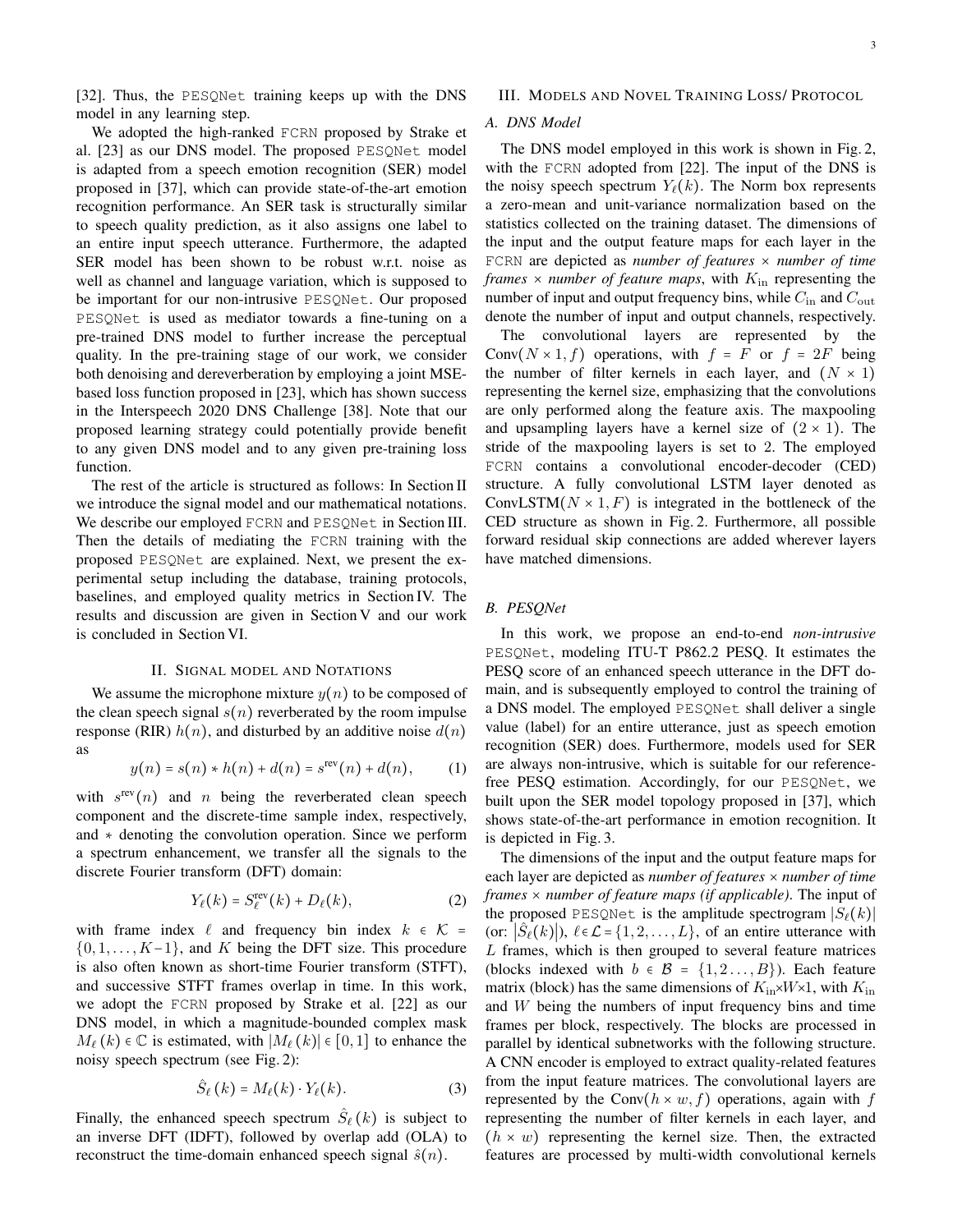<span id="page-3-0"></span>

Fig. 2: **Employed D[N](#page-4-0)S model** as used in Figs[. 1](#page-4-2), 4, 5, and 6.

feature map with a fixed dimension to the bidirectional deviation, minimum, and maximum) over blocks *b* are applied with kernel widths  $w_1$ ,  $w_2$ ,  $w_3$ , and  $w_4$ . The max-poolingover-time layer and the subsequent concatenation deliver a LSTM (BLSTM) layer, which is used to model temporal dependencies. Afterwards, four statistics (average, standard to the BLSTM outputs before they are processed by the fullyconnected (FC) layers denoted as  $FC(N)$ , with N being the number of output nodes. The output layer has a single node with a gate function  $\sigma(x) = 3.6 \cdot \text{sigmoid}(x) + 1.04$  to limit the range of the estimated PESQ score between 1.04 and 4.64, as it is determined by ITU-T P.862.2 [\[32\]](#page-12-11).

with  $u$  obtained from the PESQNet should be as close as The estimated PESQ score  $\widetilde{\text{PESQ}}_u$  of the utterance indexed possible to its ground truth  $\text{PESQ}_u$  measured by ITU-T P.862.2 [\[32\]](#page-12-11). Thus, the loss function for PESQNet training is defined as ("PESQ loss"):

<span id="page-3-4"></span>
$$
J_u^{\text{PESQ}} = (\widehat{\text{PESQ}}_u - \text{PESQ}_u)^2.
$$
 (4)

## *C. Novel PESQNet Loss Mediating Towards DNS Training*

**B. Training Protocols** PESQNet is utilized to control a fine-tuning Protocols *1) PESQNet Training:* quality. on a pre-trained DNS model to further increase the perceptual *1) PESQNet Training:*

<span id="page-3-1"></span>

Fig. 3: **Employed PESQ[Ne](#page-4-2)t** as used in Figs. 1, 5, and 6.

*L. D. DNS Pre-Training:* First, however, in the pre-training stage of our work, we consider a joint denoising and dereverberation by employing an MSE-based loss function as proposed in [\[23\]](#page-12-7), which has shown good success in the Interspeech 2020 DNS Challenge [\[38\]](#page-12-19). This joint loss function consists of two MSE-type loss terms. The first loss term is an utterance-wise loss aiming at joint dereverberation and denoising by utilizing the clean speech spectrum  $S_{\ell}(k)$  as target, and is defined as

<span id="page-3-2"></span>
$$
J_u^{\text{joint}} = \frac{1}{L_u \cdot K} \sum_{\ell \in \mathcal{L}_u} \sum_{k \in \mathcal{K}} \left| \hat{S}_{\ell}(k) - S_{\ell}(k) \right|^2, \tag{5}
$$

with  $\mathcal{L}_u$  being the set of frame indices of the utterance indexed with u, and  $L_u = |\mathcal{L}_u|$  being its number of frames. The second utterance-wise loss term only focuses on denoising by employing the reverberated clean speech spectrum  $S_{\ell}^{\text{rev}}(k)$  as target, following

<span id="page-3-3"></span>
$$
J_u^{\text{noise}} = \frac{1}{L_u \cdot K} \sum_{\ell \in \mathcal{L}_u} \sum_{k \in \mathcal{K}} \left| \hat{S}_{\ell}(k) - S_{\ell}^{\text{rev}}(k) \right|^2. \tag{6}
$$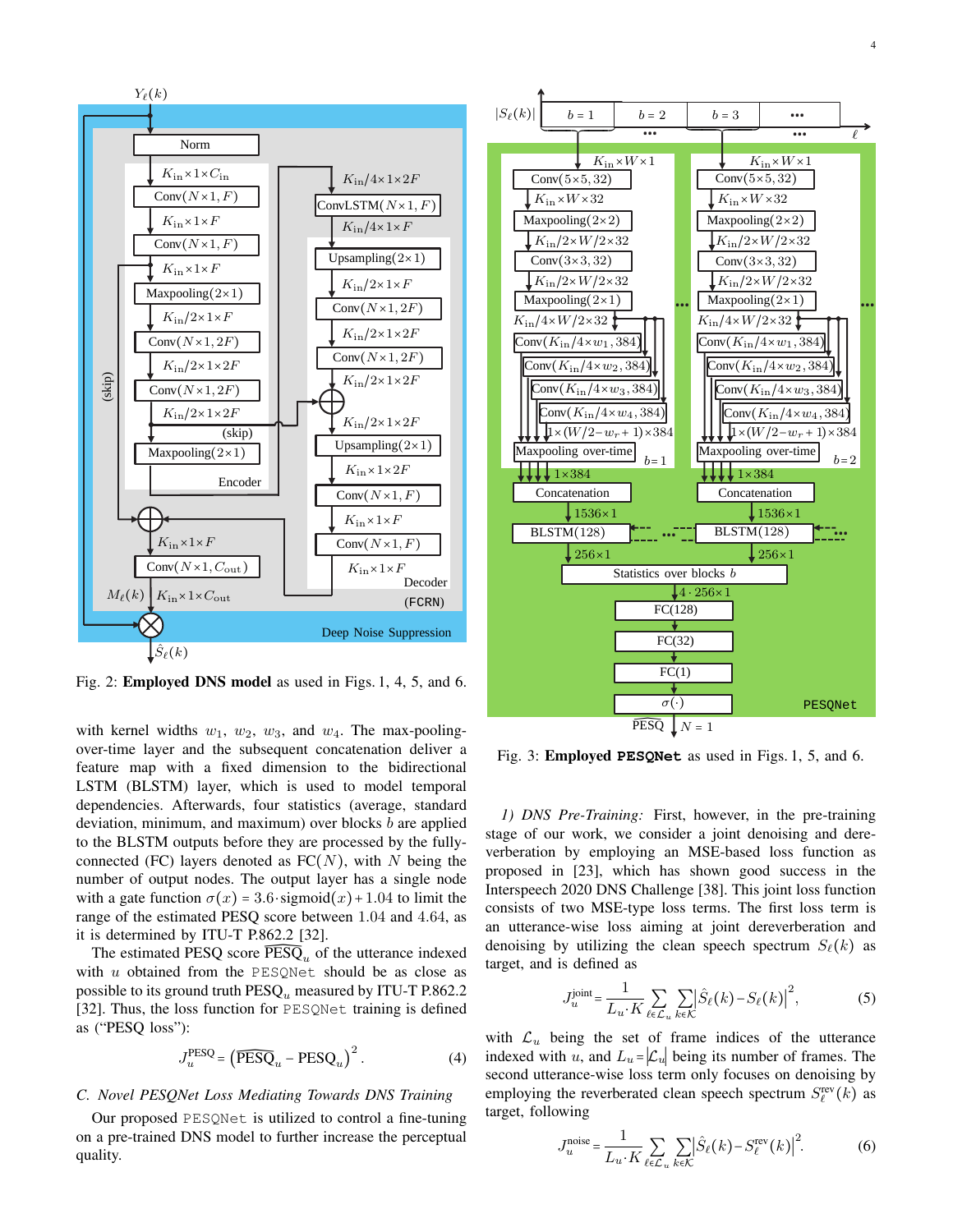<span id="page-4-0"></span>

Fig. 4: **DNS pre-training setup.** The blue arrows indicate the condition flow healt are recorded for the DNS model are training. gradient flow back-propagated for the DNS model pre-training.

<span id="page-4-1"></span>

Fig. 5: PESQNet pre-training setup. The deep noise suppression is fixed, and the green arrows indicate the gradient flow back-propagated for the PESQNet model pre-training.

Afterwards, the two loss terms  $(5)$  and  $(6)$  are combined in the joint loss function as:

<span id="page-4-3"></span>
$$
J_u^{\text{MSE}} = \beta \cdot J_u^{\text{joint}} + (1 - \beta) \cdot J_u^{\text{noise}},\tag{7}
$$
  
being the weighting factor to control a weaker

with  $\beta \in [0, 1]$  being the weighting factor to control a weaker or a stronger dereverberation, where  $\beta = 0$  lets [\(7\)](#page-4-3) become the conventional MSE loss for pure denoising. The pre-training setup for DNS employing [\(7\)](#page-4-3) is illustrated in Fig. [4,](#page-4-0) where the upper gray box illustrates the microphone signal model, including the room impulse response (RIR), while the lower part contains the computation of loss (7). The blue arrows indicate the gradient flow from the MSE loss [\(7\)](#page-4-3) backpropagated to the DNS for pre-training. The details of the employed DNS model are illustrated in Fig. [2.](#page-3-0)

*2) PESQNet Pre-Training:* Afterwards, the DNS is fixed and the PESQNet is trained to adapt to the current pre-trained DNS employing [\(4\)](#page-3-4). This is illustrated in the PESQNet pretraining setup in Fig. [5,](#page-4-1) where the green arrows indicate the gradient flow back-propagated for the PESQNet pre-training.

<span id="page-4-2"></span>

Fig. 6: PESQNet and DNS training setup. After the pretrainings, the DNS and the PESQNet are trained alternately, controlled by the switch in upper and lower position, respectively. The total loss  $J_u^{\text{total}}$  [\(9\)](#page-4-4) in the center controls the DNS training mediated by a fixed PESQNet. The lower part shows the PESQNet training adapting it to the current fixed DNS, employing  $J_u^{\text{PESQ}}$  [\(4\)](#page-3-4). The blue and green arrows indicate the gradient flow back-propagated for DNS and PESQNet training, respectively.

The details of the employed PESQNet are illustrated in Fig. [3.](#page-3-1)

et is applied<br>USBECO pre-trained DNS, estimating the PESQ scores of the enhanced output enhanced speech signal. Accordingly, we can define a *3) Fine-Tuning:* In the fine-tuning stage as it is shown in Fig. [6,](#page-4-2) the pre-trained PESQNet is applied to the output of the speech. Thus, it serves as a differentiable PESQ loss for the training of the DNS, aiming at maximizing the PESQ of the "PESQNet loss"

<span id="page-4-5"></span>
$$
J_u^{\text{PESQNet}} = (\widehat{\text{PESQ}}_u - \text{PESQ}_{\text{max}})^2
$$
 (8)

by combining the joint MSE-based loss  $(7)$  with the novel  $\frac{1}{2}$  ine-ture during DNS training. Furthermore, we explicitly consider<br>joint dereverberation and denoising also in the fine-tuning employed during fine-tuning of the DNS is defined as for utterance u, with  $PESQ_{max} = 4.64$ , which is minimized during DNS training. Furthermore, we explicitly consider reference-free PESQNet loss [\(8\)](#page-4-5). Thus, the total loss function

<span id="page-4-4"></span>
$$
J_u^{\text{total}} = \alpha \cdot J_u^{\text{MSE}} + (1 - \alpha) \cdot J_u^{\text{PESQNet}},\tag{9}
$$

with  $\alpha \in [0, 1]$  being the weighting factor. By choosing  $\alpha$  close to 0, the novel reference-free psychoacoustic loss  $J_u^{\text{PESQNet}}$  will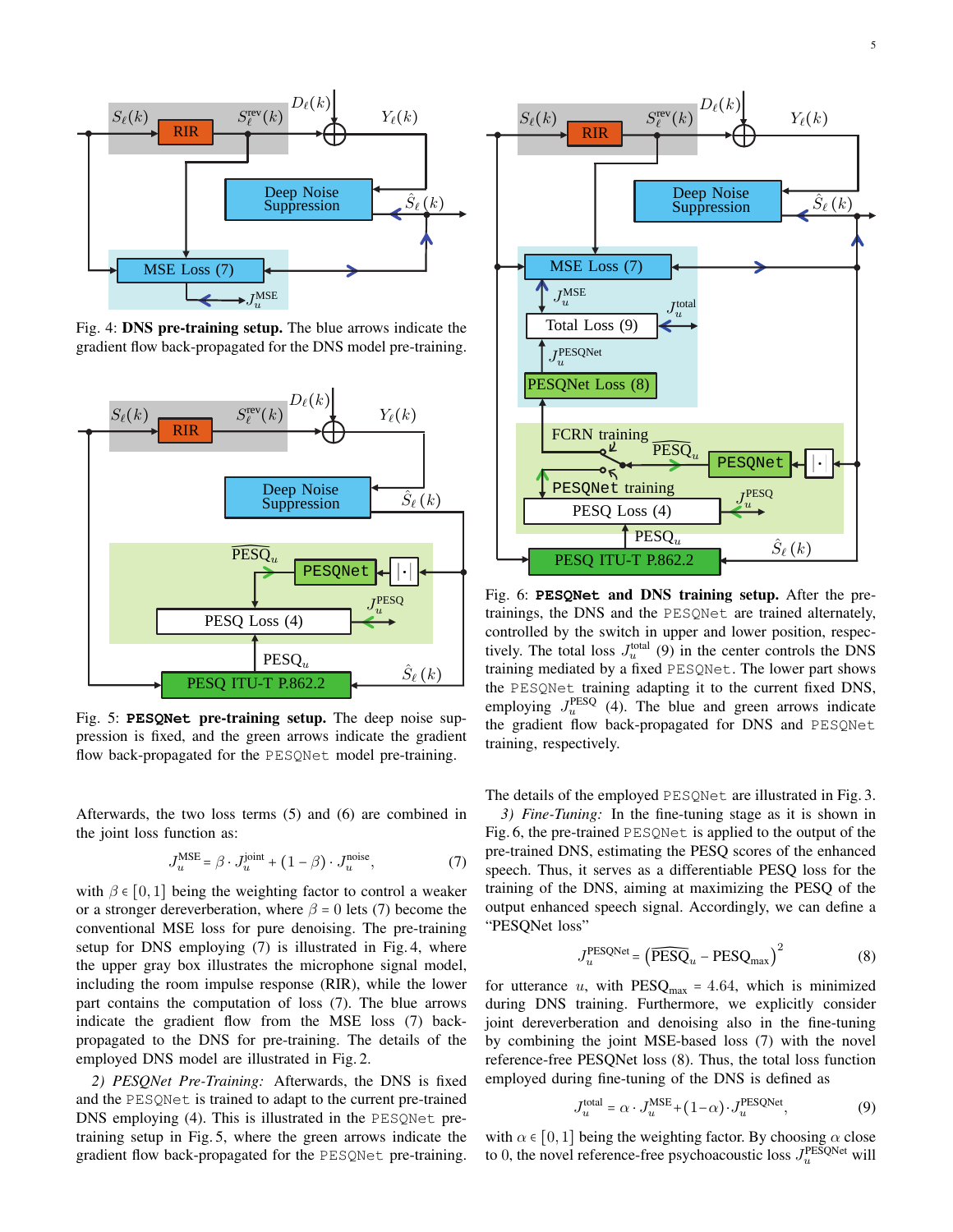dominate the DNS fine-tuning, and is supposed to deliver a better perceptual speech quality.

One major contribution of this work is to solve the issues addressed in [\[31\]](#page-12-9), where the fixed PESQNet was reported to be fooled by the updated DNS (estimated PESQ scores increase while true PESQ scores decrease) after training for several minibatches. In [\[31\]](#page-12-9), this was mainly caused by the fixed Quality-Net not having seen the enhanced speech signal generated by the updated DNS. Accordingly, we propose to train the DNS and the PESQNet alternatingly on an *epoch* level to keep the PESQNet up-to-date, and most importantly: it specifically adapts to the DNS in its current learning step. In this novel alternating training protocol, the DNS and the employed PESQNet are trained with the loss [\(9\)](#page-4-4) and [\(4\)](#page-3-4), respectively, as illustrated in Fig. [6.](#page-4-2)

In Fig. [6,](#page-4-2) the alternating training for the DNS and the PESQNet is controlled by the switch in upper and lower position, respectively. The middle part containing the total loss  $J_u^{\text{total}}$  [\(9\)](#page-4-4) computation denotes the DNS training controlled by a fixed PESQNet. The lower part shows the PESQNet training adapting it to the current fixed DNS, employing  $J_u^{\rm PESQ}$ [\(4\)](#page-3-4). The blue and green arrows indicate the gradient flow back-propagated for DNS and PESQNet training, respectively. The detailed structures of the DNS as well as the employed PESQNet are illustrated in Figs. [2](#page-3-0) and [3,](#page-3-1) respectively.

## IV. EXPERIMENTAL SETUP AND DATABASES

## *A. Dababase and Preprocessing*

We perform a two-step training, which includes pre-training and fine-tuning steps. During pre-training, the dataset  $\mathcal{D}_{\text{WSJ0}}$ comprises a 105-hours training set  $\mathcal{D}_{\text{WSJ0}}^{\text{train}}$  and an 18-hours validation set  $\mathcal{D}_{\text{WSJ0}}^{\text{val}}$ , which are synthesized with the clean speech from WSJ0 speech corpus [\[39\]](#page-12-20) and noise from DE-MAND [\[40\]](#page-12-21) and QUT [\[41\]](#page-12-22) comprising 35 different noise files shared in training and validation. We normalized the clean speech active speech level to −26 dBov and simulated five SNR conditions ranging from 0 to 20 dB with a step size of 5 dB, according to ITU-T P.56 [\[42\]](#page-12-23). Please note that no reverberation effects are considered in preparation of the pre-training dataset. Furthermore, a small test set  $\mathcal{D}_{\text{WSJ0}}^{\text{test}}$  is prepared by mixing the clean speech from eight unseen speakers with four unseen types of noise taken from DEMAND [\[40\]](#page-12-21) and QUT [\[41\]](#page-12-22), including SNRs ranging from 0 to 10 dB with a 5 dB step size. The  $\mathcal{D}_{\text{WSJ0}}^{\text{test}}$  dataset is only used to evaluate the PESQNet performance after pre-training.

The fine-tuning dataset contains files randomly chosen from the official Interspeech 2021 DNS Challenge (dubbed DNS3) training material [\[43\]](#page-12-24). This  $\mathcal{D}_{\text{DNS3}}$  dataset contains 100 hours of training material  $\mathcal{D}_{\text{DNS3}}^{\text{train}}$  and 10 hours of validation material  $D_{\text{DNS3}}^{\text{val}}$ , where SNRs are sampled uniformly between 0 and 40 dB. The RMS level of the mixture is set to a value uniformly sampled between −38 and −18 dBov. The organizers also provided both recorded and synthetic RIRs in the dataset [\[44\]](#page-12-25). However, we do not use their provided RIRs, since the time shift caused by the provided RIRs is unknown, so that the training input and the corresponding target are not time-aligned, which is problematic for training a complex mask-based DNS. Thus, we reverberated 50% of the files in  $\mathcal{D}_{\text{DNS3}}$  by convolving the clean speech component with our simulated RIRs. The employed RIRs are simulated using the mirror method [\[45\]](#page-12-26) with the room size uniformly sampled from (*length, width, height*)  $\in$  ([3,10] m, [3,10] m, [2.5,3.5] m) and an absorption coefficient uniformly sampled between 0.1 and 0.3 for all room surfaces. The microphone is assumed in the center of the simulated room and the source is randomly placed at a source-to-microphone distance uniformly sampled between 0.1 m and 1 m. Accordingly, the estimated RT60s lie between 0.28 and 1.66 s.

We use the preliminary synthetic test set from the first Interspeech 2020 DNS Challenge (DNS1) [\[38\]](#page-12-19) for development (dubbed  $\mathcal{D}_{\text{DNS1}}^{\text{dev}}$ ), which contains 150 noisy speech mixtures with and without reverberation. Please note that we use this dataset  $\mathcal{D}_{\text{DNS1}}^{\text{dev}}$  for instrumental performance measurement, whereas the preliminary synthetic test set from the DNS3 challenge [\[43\]](#page-12-24) contains target signals of singing and emotions (e.g., crying, yelling, and laughing). Accordingly, it would be inadequate to evaluate the speech enhancement performance employing instrumental metrics such as PESQ [\[32\]](#page-12-11) and STOI [\[33\]](#page-12-12), which are designed for speech signals only.

For the final evaluation, we prepare both *synthetic* and *real* test datasets. The *synthetic* test set contains all speech files of the official preliminary test set of the ICASSP 2020 DNS Challenge (dubbed DNS2) [\[44\]](#page-12-25). This *synthetic* test dataset denoted as  $\mathcal{D}_{\text{DNS2}}^{\text{test}}$  is used for instrumental performance measurements. To further evaluate our proposed methods in real implementations, we use the preliminary test set from DNS3 [\[43\]](#page-12-24) denoted as  $\mathcal{D}_{\text{DNS3}}^{\text{test}}$  as our *real* test set, which contains noisy speech recorded in reality.

In this work, signals have a sampling rate of 16 kHz and we apply a periodic Hann window with frame length of 384 with a 50% overlap, followed by an FFT with  $K = 512$ . The number of input and output frequency bins in Figs. [2](#page-3-0) and [3](#page-3-1) is set to  $K_{\text{in}} = 260$ . The last 3 frequency bins are redundant and only used for compatibility with the two maxpooling and upsampling operations in the employed DNS model shown in Fig. [2,](#page-3-0) and are dropped for subsequent processing. Since we perform a complex mask-based speech enhancement, the number of input and output channels in Fig. [2](#page-3-0) represented by  $C_{\text{in}}$  and  $C_{\text{out}}$  are set to 2, reflecting the real and the imaginary parts.

## *B. Training Protocols*

*1) DNS Pre-Training:* Firstly, we pre-train the DNS model using  $\mathcal{D}_{\text{WSJ0}}^{\text{train}}$  with the loss [\(7\)](#page-4-3). The DNS pre-training setup is illustrated in Fig. [4,](#page-4-0) where the blue arrows indicate the gradient flow back-propagated for the DNS model pre-training. Since no reverberation effects are considered in the pre-training stage,  $S_{\ell}(k) = S_{\ell}^{\text{rev}}(k)$  holds in Fig. [4.](#page-4-0) Accordingly, we set  $\beta = 0$  in [\(7\)](#page-4-3). For our employed FCRN shown in Fig. [2,](#page-3-0) the number of filter kernels is set to  $F = 88$  and the kernel size is chosen as  $N = 24$ . In both pre-training and fine-tuning for our DNS, we employ a truncated backpropagation-throughtime (BPTT) training with a sequence length (unrolling depth of BPTT) equal to the number of time frames belonging to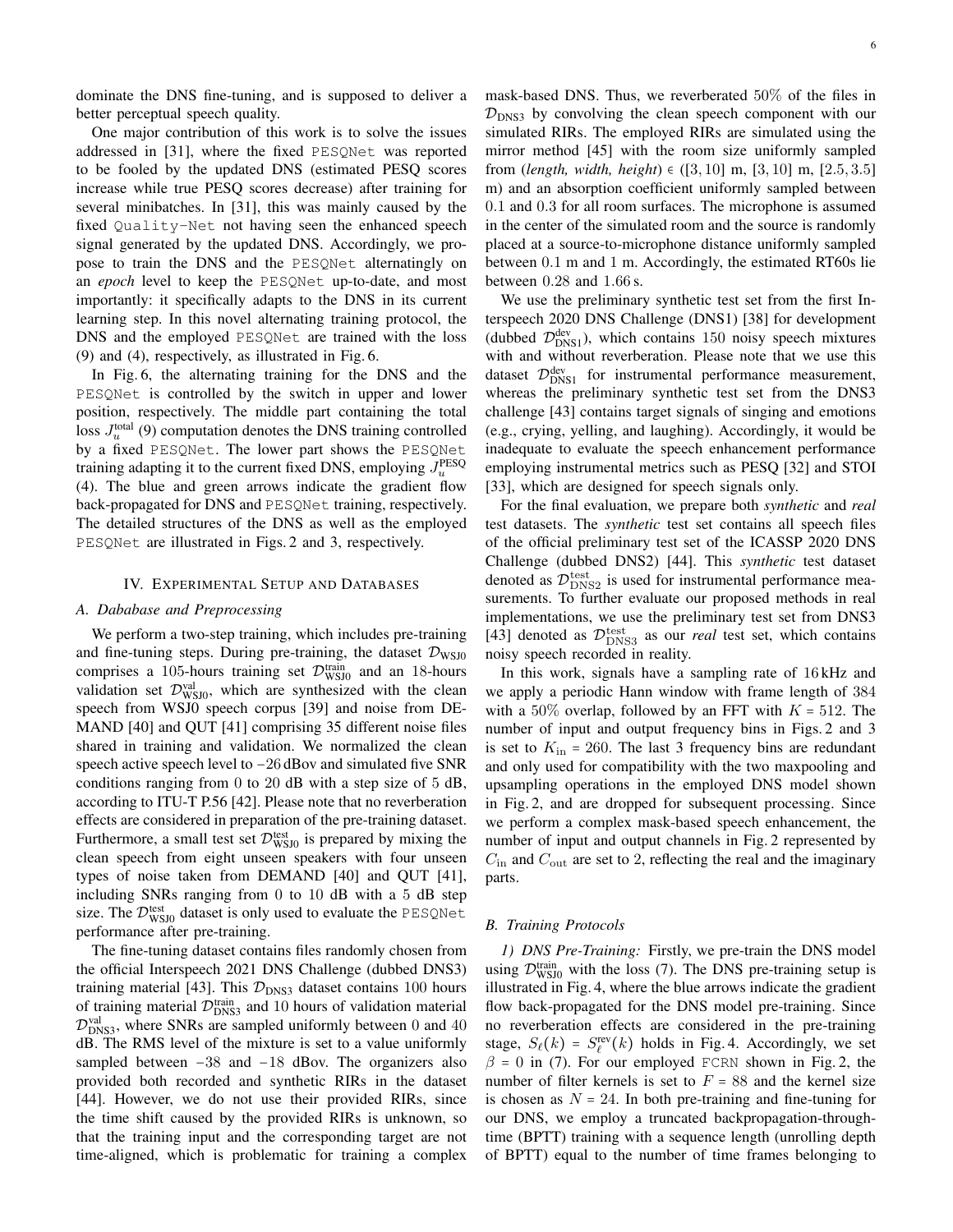the current input utterance. Furthermore, a batch size of 3 utterances is employed. For the DNS pre-training, we employ the Adam optimizer with the initial learning rate of  $10^{-4}$ . The learning rate is halved once the validation loss measured on  $D_{\text{WSJ0}}^{\text{val}}$  does not improve for a consecutive five epochs. We stop the training after the learning rate is decreased below 10−<sup>5</sup> , and the DNS model which provides the lowest validation loss is saved.

*2) PESQNet Pre-Training:* Secondly, the PESQNet is pretrained on the same dataset with the enhanced speech spectrum  $\hat{S}_{\ell}(k)$  generated by the pre-trained and fixed FCRN as illustrated in Fig. [5.](#page-4-1) The training targets are the corresponding ground truth PESQ scores of the enhanced speech signals measured with the original ITU-T P.862.2 PESQ function [\[32\]](#page-12-11), as illustrated in the lower part in Fig. [5.](#page-4-1) As in DNS pretraining, we have  $S_{\ell}(k) = S_{\ell}^{\text{rev}}(k)$  in Fig. [5.](#page-4-1) For our employed PESQNet shown in Fig. [2,](#page-3-0) the widths of the convolutional kernels are set to  $w_i = 2^{i-1}$ ,  $i \in \{1, 2, 3, 4\}$ . The number of time frames for the input feature matrices shown in Fig. [3](#page-3-1) is set to  $W = 16$ . In both pre-training and fine-tuning of our PESQNet, we employ the same truncated BPTT training scheme as used for DNS training. The Adam optimizer is employed with an initial learning rate of  $2 \cdot 10^{-4}$ . The learning rate is halved once the validation loss does not improve for five consecutive epochs. We stop the training when the learning rate is smaller than  $10^{-5}$  and the model with the lowest validation loss is saved.

*3) Novel FCRN and PESQNet Alternating Fine-Tuning:* We propose a novel two-stage fine-tuning protocol on the dataset  $\mathcal{D}_{\text{DNS3}}$  from DNS3. In the first stage, which is basically a domain adaptation, we fine-tune the pre-trained FCRN with the loss [\(7\)](#page-4-3) on the  $\mathcal{D}_{\text{DNS3}}^{\text{train}}$  dataset and subsequently, still in the first stage, we fine-tune the PESQNet on the same dataset with the enhanced speech spectrum generated by the fixed fine-tuned FCRN, again with loss [\(4\)](#page-3-4). During fine-tuning, 50% of the files in  $\mathcal{D}_{\text{DNS3}}$  contain reverberation, therefore, we set  $\beta = 0.9$ in [\(7\)](#page-4-3) for joint denoising and dereverberation as proposed by [\[23\]](#page-12-7). The initial learning rates for the training of the DNS and the PESQNet are set to  $2·10^{-5}$  and  $5·10^{-5}$ , respectively. Both of the two trainings are stopped when the respective learning rate is smaller than  $10^{-6}$ . Other settings are exactly the same as employed in its corresponding pre-training.

In the second-stage (final) fine-tuning, we alternatingly finetune the DNS with the fixed PESQNet serving as mediator towards ITU-T P.862.2, and fine-tune the PESQNet with a fixed DNS.

A *cycle* of our novel alternating training protocol is defined as follows: We first train the FCRN with a fixed PESQNet using the total loss [\(9\)](#page-4-4) on *one epoch* of training data from  $\mathcal{D}_{\text{DNS3}}^{\text{train}}$ . This is illustrated in Fig. [6](#page-4-2) with the switch in the upper position. Then, we fix the FCRN, and train the PESQNet also on *one epoch* of training data from the same dataset using the PESQ loss [\(4\)](#page-3-4), with the enhanced speech obtained from the current fixed FCRN. This is shown in Fig. [6](#page-4-2) with the switch changed to the lower position. This training protocol is dubbed as  $(1-1)$ , where "1" denotes training with one epoch of data from  $\mathcal{D}_{\text{DNS3}}^{\text{train}}$ . In this second-stage fine-tuning, the DNS and the PESQNet are trained with in total 25 epochs of data, with epoch index  $\tau \in \{1, 2, \ldots, 25\}$ . Here, the DNS is trained with a fixed PESQNet on epochs with odd index number, e.g.,  $\tau \in \{1, 3, 5, \ldots, 25\}$ , while the PESQNet is trained adapting to the fixed updated DNS on epochs with even index number. We fix the learning rates for the training of the DNS and the PESQNet to  $10^{-6}$  and  $2 \cdot 10^{-6}$ , respectively. The DNS model with the lowest validation loss as well as its corresponding PESQNet are saved.

To explore the influence of the hyperparameter  $\alpha$  in [\(9\)](#page-4-4) on the DNS second-stage fine-tuning, we employ  $\alpha \in \{0, 0.5, 1\}.$ Please note that for the hyperparameter setting  $\alpha = 1$ , the DNS training is not controlled by our proposed PESQNet. In this case, the loss functions used in the first-stage and the second-stage fine-tuning are exactly the same. Thus, this training serves as a "placebo" setup intended to prove that the perceptual quality improvements for  $\alpha < 1$  are not just caused by the extra second-stage fine-tuning with much lower learning rate.

Our proposed alternating training protocol resembles the alternating training schemes used in adversarial trainings, which are known to have issues in training stability [\[46\]](#page-12-27), [\[47\]](#page-12-28). Such instable training can usually be observed by a fluctuating or increasing loss measured even on the training dataset  $\mathcal{D}_{\text{DNS}}^{\text{train}}$ . To further stabilize the second-stage fine-tuning, we employ a simple accumulating of gradients during the DNS fine-tuning, where the gradients obtained from every minibatch of training data within one epoch are accumulated and averaged for the final weight update at the end of the epoch. Please note that this gradient accumulation is only applied to the DNS secondstage fine-tuning, not for the PESQNet second-stage finetuning. Compared to the DNS pre-training and the first-stage fine-tuning, the weights of the DNS model employing gradient accumulation are only updated once per epoch.

#### *C. Baselines*

*1) DNS Trained with MSE-Based Loss:* As one of the baselines, we employ the MSE-based loss [\(7\)](#page-4-3) proposed in [\[23\]](#page-12-7) to train our DNS. Strake et al. [\[23\]](#page-12-7) trained the same DNS model shown in Fig. [2](#page-3-0) with this MSE-based denoising and dereverberation loss in the DNS1 Challenge [\[38\]](#page-12-19) and achieved a second rank in the non-realtime track, although their model (as ours) in their work are actually realtime-capable.

Indeed, this strong baseline DNS is exactly the one obtained from our first-stage fine-tuning, since up to this stage even datasets match exactly. Accordingly, by comparing to this baseline, we intend to exploit how much perceptual speech quality could be gained by employing the additional secondstage fine-tuning mediated by our proposed PESQNet. This baseline is denoted as "FCRN [\[23\]](#page-12-7)" in the following discussions.

*2) Microsoft DNS3 Challenge Baseline:* As another reference, we take the baseline provided by Microsoft [\[48\]](#page-12-29) in the DNS3 Challenge [\[43\]](#page-12-24). Braun et al. proposed a level-invariant normalized loss function to train a recurrent neural network (RNN) for a complex mask-based speech enhancement. The proposed loss function is supposed to avoid signals with high active levels dominating the training process. Furthermore,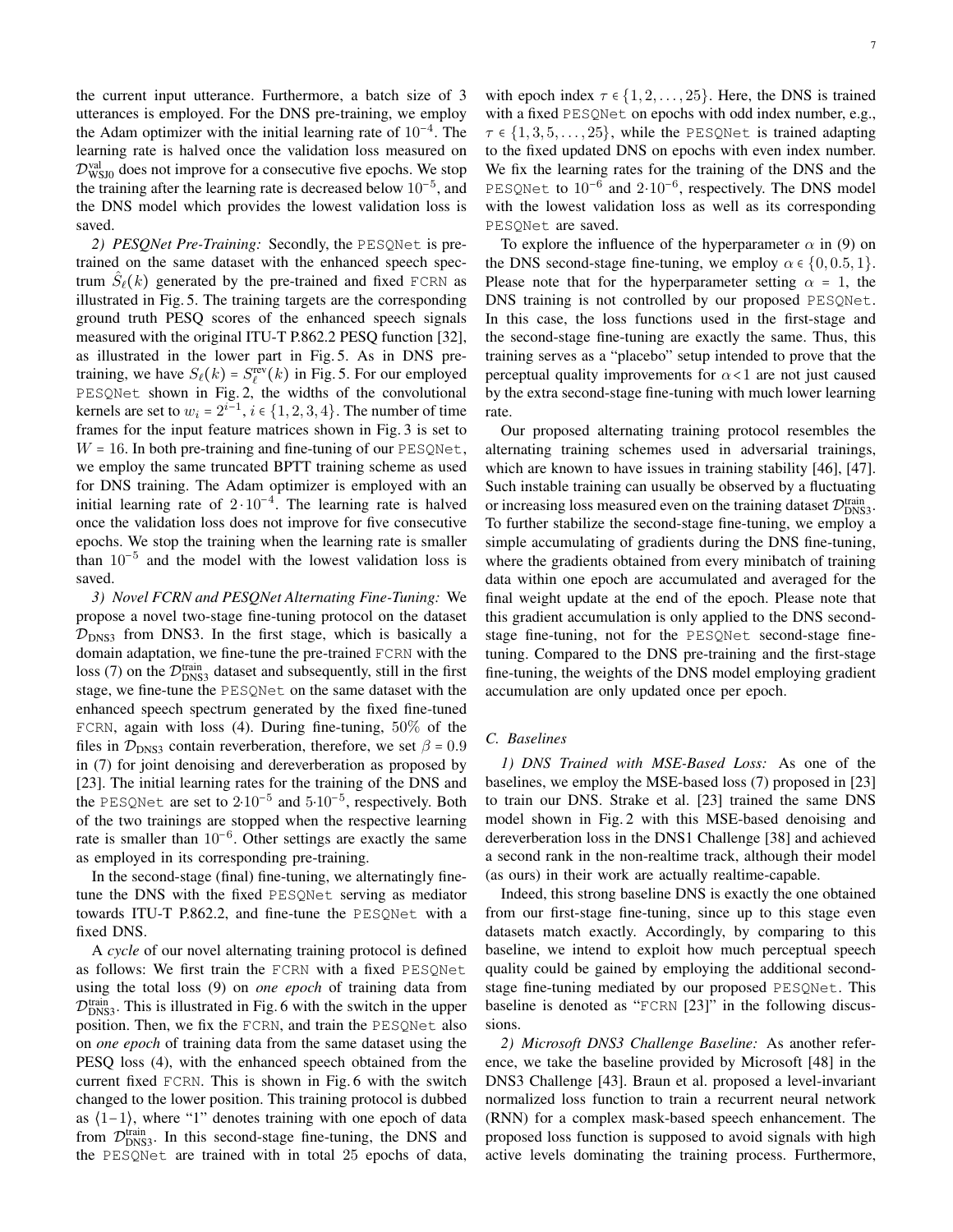data augmentation techniques are employed by considering different SNR levels, speech active levels, and also filtering effects caused by acoustics or recording devices.

Please note that we directly employ the realtime-capable, fully-trained DNS3 baseline as provided by the challenge organizers [\[43\]](#page-12-24) without any re-training since we anyway evaluate on DNS Challenge data. Thus, a fair comparison can be made between our work and the DNS3 baseline [\[48\]](#page-12-29), based on the DNS3 challenge rules specified in [\[43\]](#page-12-24). Furthermore, we call it "DNS3 Baseline [\[43\]](#page-12-24)" in this work.

*3) Baseline from Our Previous Work:* In our previous work [\[24\]](#page-12-0), we had proposed to use this end-to-end non-intrusive PESQNet to advantageously employ *real recordings* in DNS training. This is achieved by a "weakly" supervised training with both synthetic and real data on *minibatch level*. In [\[24\]](#page-12-0), the novelty was to focus on employing real training data in training a speech enhancement DNN without using GANtype losses. However, the training of [\[24\]](#page-12-0) without employing gradient accumulation was sensitive w.r.t. instabilities, thus, very limited performance improvement was achieved for real test data, and even no PESQ improvement was achieved for synthetic test data. Solving the instability problem reported in [\[31\]](#page-12-9) and sometimes occurring in [\[24\]](#page-12-0), is a core contribution of this work, along with a much more extensive analysis and experimental evaluation. Therefore, we adopt our previous work as another baseline to show the benefits obtained from the novel  $(1 - 1)$  epoch-wise training protocol employing gradient accumulation. Our previous work is represented as "FCRN/PESQNet [\[24\]](#page-12-0)" in the following result tables.

## *D. Quality Metrics*

To evaluate the performance of the DNS model, we employ measurements with instrumental metrics such as PESQ [\[32\]](#page-12-11), STOI [\[33\]](#page-12-12), segmental SNR improvement ∆SNR<sub>seg</sub> [\[49\]](#page-12-30), and speech-to-reverberation modulation energy ratio (SRMR) [\[50\]](#page-12-31). PESQ and STOI are measured on the enhanced speech signal reflecting the perceptual speech quality and intelligibility, respectively. For the noisy mixtures without reverberation, we measure the ∆SNR<sub>seg</sub> according to [\[49\]](#page-12-30) to explicitly evaluate the denosing effects. SRMR is measured only on the noisy mixtures under reverberated conditions to evaluate the dereverberation effects. Furthermore, we also measured DNSMOS [\[51\]](#page-12-32) on the enhanced speech, which is obtained from a non-intrusive network specifically trained to predict human subjective rating scores for DNS tasks according to ITU-T P.808 [\[52\]](#page-12-33). All of the abovementioned metrics should be as high as possible.

The performance of the PESQNet is reported by the mean absolute error (MAE) and the linear correlation coefficient (LCC) as used in [\[53\]](#page-12-34). Both of the metrics are calculated based on the estimated PESQ score from the PESQNet and its corresponding ground truth measured according to ITU-T P.862.2 PESQ [\[32\]](#page-12-11). An accurately estimated PESQ score is reflected by a low MAE and a high LCC.

<span id="page-7-0"></span>

Fig. 7: Scatter plot for the predicted PESQ scores  $\widehat{\mathrm{PESQ}}_u$  by PESQNet, measured on  $\mathcal{D}_{\text{WSJ0}}^{\text{test}}$ , after pre-training of first the FCRN and then the PESQNet on  $\mathcal{D}_{\text{WSJ0}}^{\text{train}}$ . The enhanced speech signal  $\hat{s}(n)$  used for predicting PESQ<sub>u</sub> is obtained from the corresponding pre-trained **FCRN**.

<span id="page-7-1"></span>TABLE I: Performance of the PESQNet measured on  $\mathcal{D}_{\text{WSJ0}}^{\text{test}}$ , after pre-training on  $\mathcal{D}_{\text{WSJ0}}^{\text{train}}$ . Performance is measured using the mean absolute error (MAE) and the linear correlation coefficient (LCC), between the ground truth PESQ and predicted PESQ scores. The enhanced speech signal  $\hat{s}(n)$  used for predicting  $\text{PESQ}_u$  is obtained from the corresponding pretrained **FCRN**.

|      | $MAE(\hat{s})$ $MAE(y)$ $LCC(\hat{s})$ $LCC(y)$ |      |      |  |
|------|-------------------------------------------------|------|------|--|
| 0.21 | 0.16                                            | 0.95 | 0.97 |  |

## V. EXPERIMENTAL RESULTS AND DISCUSSION

## *A. PESQNet Performance*

Since the proposed PESQNet will serve to mediate towards the 2<sup>nd</sup>-stage fine-tuning of the DNS, an accurately estimated the  $2<sup>nd</sup>$ -stage fine-tuning of the DNS, an accurately estimated  $\widetilde{PESQ}_u$  employed in the total loss [\(9\)](#page-4-4) is crucial in guiding the DNS to further increase the perceptual quality. Therefore, we have to put focus on the performance of the PESQNet after the pre-training and after the  $1<sup>st</sup>$ -stage fine-tuning.

*1) PESQNet Pre-Training Performance:* After the PESQNet's pre-training illustrated in Fig. [5](#page-4-1) with  $\mathcal{D}_{\text{WSJ0}}^{\text{train}}$ , we measure its performance on  $\mathcal{D}_{\mathrm{WSJ0}}^{\mathrm{test}}$ . Please note that we do not consider reverberations in the pre-training and the following performance evaluation.

In Fig. [7,](#page-7-0) we present the scatter plot with the predicted PESQ score  $\text{PESQ}_u$  obtained from the pre-trained PESQNet and its ground truth  $\text{PESQ}_u$  measured by ITU-T P.862.2 PESQ [\[32\]](#page-12-11). Noisy speech utterances and their enhanced version from the corresponding pre-trained DNS are represented by red and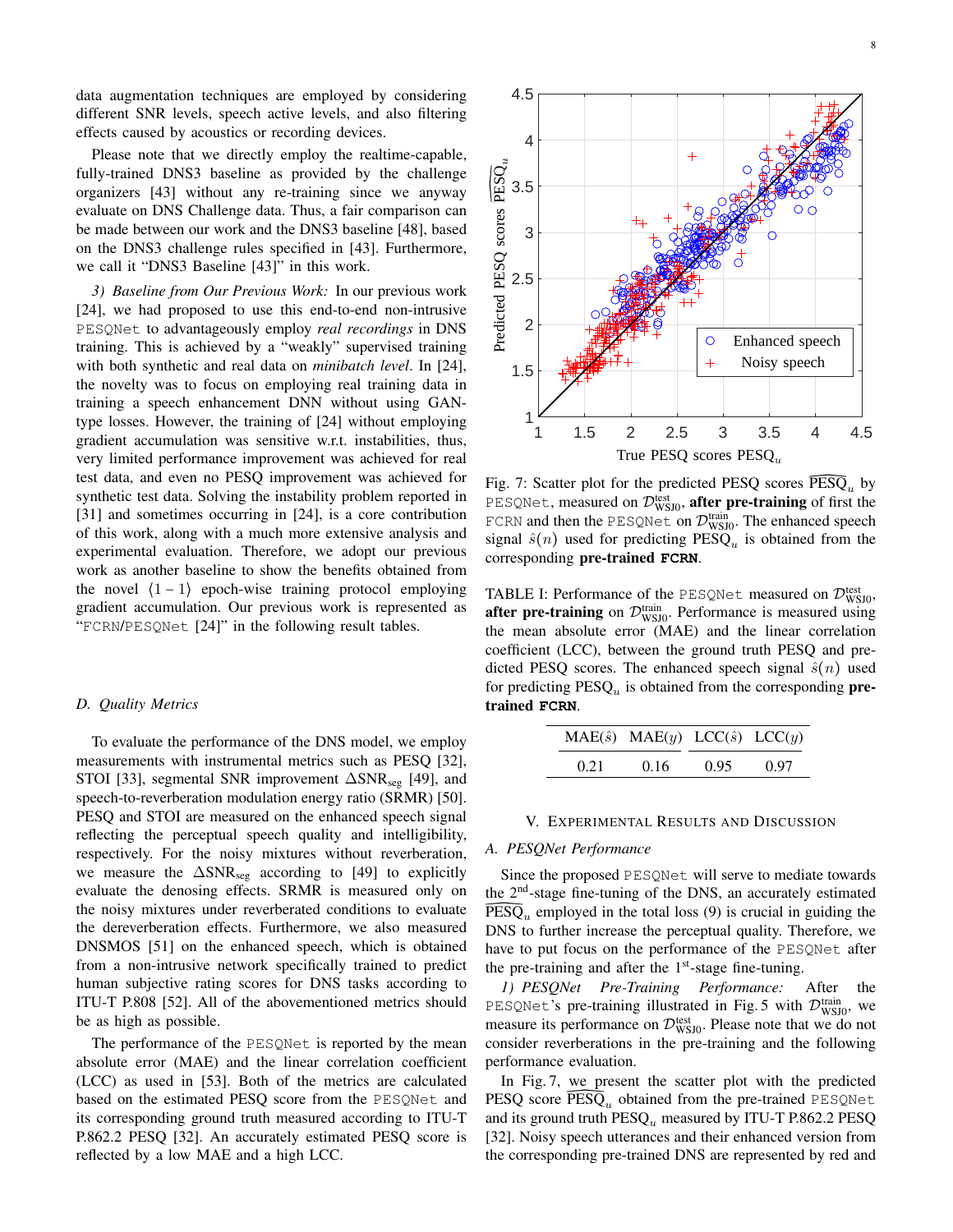<span id="page-8-0"></span>

Fig. 8: Scatter plot for the predicted PESQ scores  $\widehat{\mathrm{PESQ}}_u$  by PESQNet, measured on  $\mathcal{D}_{\text{DNS1}}^{\text{dev}},$  after first-stage fine-tuning of first the FCRN and then the PESQNet on  $\mathcal{D}_{DNS3}^{train}$  [\[43\]](#page-12-24). The enhanced speech signal  $\hat{s}(n)$  used for predicting PESQ<sub>u</sub> is obtained from the corresponding first-stage fine-tuned **FCRN**. The performance is reported on both reverberation conditions.

<span id="page-8-1"></span>TABLE II: Performance of the PESQNet measured on  $\mathcal{D}_{\text{DNS1}}^{\text{dev}},$  after first-stage fine-tuning on the DNS3 training set  $\mathcal{D}_{\text{DNS3}}^{\text{train}}$  [\[43\]](#page-12-24). Performance is measured using the mean absolute error (MAE) and the linear correlation coefficient (LCC), between the ground truth PESQ and predicted PESQ scores. The enhanced speech signal  $\hat{s}(n)$  used for predicting PESQ( $\hat{s}$ ) is obtained from the corresponding first-stage fine-tuned **FCRN**. The performance is reported on both reverberation conditions.

|                  |      | $MAE(\hat{s}) MAE(y) LCC(\hat{s}) LCC(y)$ |      |      |
|------------------|------|-------------------------------------------|------|------|
| Reverberation    | 0.32 | 0.12                                      | 0.85 | 0.87 |
| No reverberation | 0.31 | 0.23                                      | 0.82 | 0.88 |

blue markers, respectively. We can see that the PESQ scores of the enhanced speech utterances are slightly more challenging to predict than the noisy ones, which is reflected by more blue markers distributed away from the diagonal line. The measured MAE and LCC in Table [I](#page-7-1) confirm our observation, where we achieve 0.16 MAE and 0.97 LCC for the noisy speech, which is slightly better than the values measured on enhanced speech. However, we can generally see that the pre-trained PESQNet is quite reliable, especially from the high LCC (around 0.96) and the low MAE (around 0.19) averaged over both noisy and enhanced speech, shown in Table [I.](#page-7-1)

*2) PESQNet 1st-Stage Fine-Tuning Performance:* After the  $1<sup>st</sup>$ -stage fine-tuning of PESQNet with  $\mathcal{D}_{DNS3}^{train}$ , we evaluate its performance on  $\mathcal{D}_{\text{DNS1}}^{\text{dev}}$ . Please note that we consider the conditions with and without reverberation in the fine-tuning and the subsequent performance evaluation.

In Fig. [8,](#page-8-0) we present the scatter plot with the same metrics used in Fig. [7](#page-7-0) for the noisy and the enhanced speech utterances, however, under both reverberation conditions. We can see that the distribution of the markers is more dispersive and farther away from the diagonal when compared to the ones in Fig. [7.](#page-7-0) This is supposedly caused by the increased diversities in the training and the test datasets, w.r.t. noise types, languages, reverberations, SNRs, and speech active levels, leading to a more challenging task. In Table [II,](#page-8-1) the MAE values measured on the enhanced speech are around 0.1 points higher than that in Table [I.](#page-7-1) Furthermore, we can see that an overall performance degradation on both noisy and enhanced speech reflected by around 0.1 points lower LCC values compared to the ones in Table [I.](#page-7-1) However, in general, the fine-tuned PESQNet is still reliable by offering an LCC above 0.85, averaged over the noisy and the enhanced speech under both reverberation conditions. Furthermore, the performance of the PESQNet is very balanced over both reverberation conditions reflected by the similar LCC values, which is important for mediating towards the 2nd-stage fine-tuning of the DNS.

# *B. DNS 2nd-Stage Alternating Fine-Tuning Results*

*1) Hyperparameter Optimization and Analysis:* To explore the influence of the hyperparameter  $\alpha$  in [\(9\)](#page-4-4), we employ  $\alpha \in \{0, 0.5, 1\}$  in the DNS 2<sup>nd</sup>-stage fine-tuning. Afterwards, we evaluate the performance of our trained DNS models and the baseline methods on the synthetic dataset  $\mathcal{D}_{\text{DNS1}}^{\text{dev}}$ . The performance is reported separately on the conditions with and without reverberation as shown in Table [III.](#page-9-0) The best results are marked in bold font and the second best are underlined.

It can be seen that among all the baseline methods, the DNS model trained with the MSE-based loss [\(7\)](#page-4-3) proposed in [\[23\]](#page-12-7), which is denoted as "FCRN [\[23\]](#page-12-7)", shows the best performance under both reverberation conditions by offering three  $1<sup>st</sup>$ -ranked metrics. Under both reverberation conditions, it also offers slightly better PESQ scores compared to the baseline from our previous work [\[24\]](#page-12-0), where real recordings are employed in DNS training. Our previous work denoted as "FCRN/PESQNet, [\[24\]](#page-12-0)" achieves two 1st-ranked metrics and one 2nd rank and significantly outperforms the DNS3 baseline [\[48\]](#page-12-29) in speech quality measured by PESQ. The DNS3 baseline [\[48\]](#page-12-29) shows limited overall performance compared to the other baseline methods, which are reflected by around 0.2 and 0.24 points lower PESQ scores under the conditions without and with reverberation. This is supposedly caused by the weakest noise attenuation and dereverberation reflected by the lowest  $\Delta$ SNR<sub>seg</sub> and SRMR scores.

For our proposed  $2<sup>nd</sup>$ -stage fine-tuning employing  $\alpha = 0$ in [\(9\)](#page-4-4), our trained DNS offers the best performance among all the evaluated methods with four  $1<sup>st</sup>$ -ranked and three  $2<sup>nd</sup>$ ranked metrics. In particular, this setting can offer the best speech perceptual quality reflected by the highest PESQ scores under both reverberation conditions. Interestingly, during the  $2<sup>nd</sup>$ -stage fine-tuning with our proposed  $\langle 1-1 \rangle$  training protocol, only employing the perceptually-related loss  $J_u^{\text{PESQNet}}$  [\(8\)](#page-4-5) provided by our proposed PESQNet (with  $\alpha = 0$  in [\(9\)](#page-4-4)) is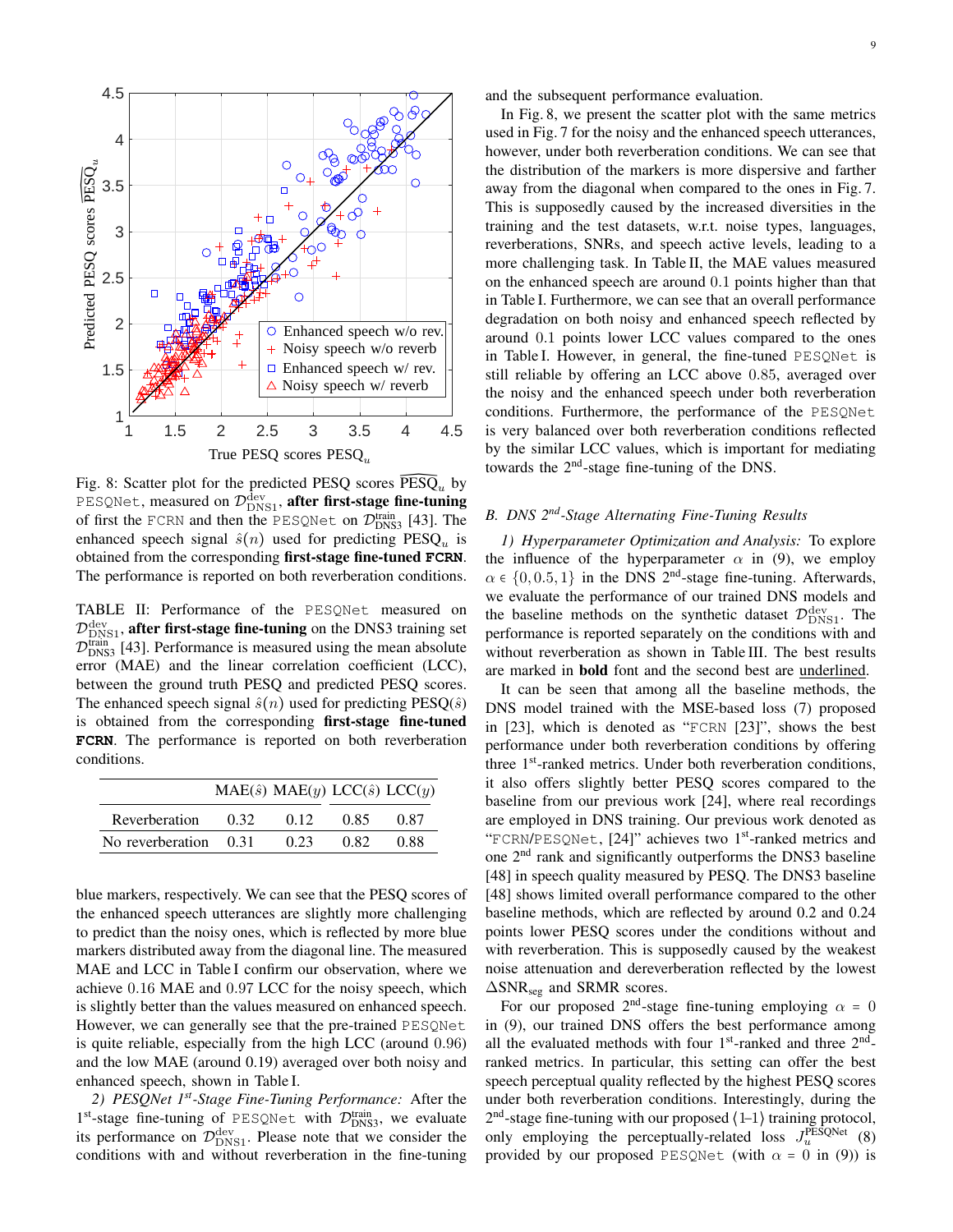<span id="page-9-0"></span>TABLE III: Instrumental quality results on the development set  $\mathcal{D}_{\text{DNS1}}^{\text{dev}}$ , employing synthetic data. Evaluation is performed separately on the conditions without and with reverberation and is used for the optimization of hyperparameter  $\alpha$  in [\(9\)](#page-4-4). DNSMOS is adopted from [\[51\]](#page-12-32). Best results are in **bold** font, and the second best are underlined. Proposed method with  $\star$ .

|        | <b>Methods</b>                         | Without reverb |               |             | With reverb                      |      |               |             |                          |
|--------|----------------------------------------|----------------|---------------|-------------|----------------------------------|------|---------------|-------------|--------------------------|
|        |                                        | <b>PESO</b>    | <b>DNSMOS</b> | <b>STOI</b> | $\Delta$ SNR <sub>seg</sub> [dB] | PESQ | <b>DNSMOS</b> | <b>STOI</b> | <b>SRMR</b>              |
|        | <b>Noisy</b>                           | 2.21           | 3.15          | 0.91        |                                  | 1.57 | 2.73          | 0.56        | $\overline{\phantom{a}}$ |
| REF    | DNS3 Baseline [48]                     | 3.15           | 3.64          | 0.94        | 6.30                             | 1.68 | 3.18          | 0.62        | 6.33                     |
|        | $FCRN$ [23]                            | 3.37           | 3.82          | 0.96        | 8.35                             | 1.95 | 3.08          | 0.63        | 7.25                     |
|        | FCRN/PESQNet [24]                      | 3.35           | 3.88          | 0.95        | 8.40                             | 1.92 | 3.11          | 0.61        | 7.41                     |
| $\geq$ | FCRN/PESQNet*, $(1-1)$ , $\alpha = 0$  | 3.45           | 3.87          | 0.96        | 8.48                             | 1.95 | 3.13          | 0.62        | 7.38                     |
| 円      | FCRN/PESQNet, $(1-1)$ , $\alpha = 0.5$ | 3.43           | 3.86          | 0.96        | 8.42                             | 1.95 | 3.12          | 0.62        | 7.40                     |
|        | FCRN/PESQNet, $(1-1)$ , $\alpha = 1$   | 3.36           | 3.82          | 0.96        | 8.34                             | 1.94 | 3.09          | 0.63        | 7.25                     |

<span id="page-9-1"></span>

is measured by the green curve  $MAE(\tau)$ . the blue curve with  $\alpha = 0$ . The performance of the PESQNet tuning. The performance  $J^{\text{total}}(\tau)$  [\(9\)](#page-4-4) of the DNS is shown by Fig. 9: DNS and PESQNet training loss performance measured on a subset of  $\mathcal{D}_{\text{DNS}}^{\text{train}}$  during  $2^{\text{nd}}$ -stage alternating fine-

guide the  $DNS$  in increasing the  $P$ enough to guide the DNS in increasing the PESQ scores. Further increasing  $\alpha$  towards 1 decreases the influence of performance decrease of the speech quality measured by both tuning with much lower learning rate. Finally, we select thy perparameter setting  $\alpha = 0$  for our proposed DNS training protocol but still report the other settings in the following. tuning with much lower learning rate. Finally, we select the intended to prove that the perceptual quality improvements Table [III.](#page-9-0) This setting with  $\alpha = 1$  serves as a "placebo" setup ased reference method "FCRN [23]", which is confirm<br>able III. This setting with  $\alpha = 1$  serves as a "placebo" intended to prove that the perceptual quality improvements<br>for  $\alpha < 1$  are not just caused by the extra second-stage finel in<br>tup<br>nts<br>ne-<br>the<br>ing based reference method "FCRN [\[23\]](#page-12-7)", which is confirmed in Table III. This setting with  $\alpha$  = 1 serves as a "placebo" setup the perceptually-related loss in [\(9\)](#page-4-4), resulting in a gradual PESQ and DNSMOS. Please note that for the hyperparameter setting  $\alpha = 1$ , the loss functions used in the 1<sup>st</sup>-stage and the 2nd-stage fine-tuning are exactly the same. Thus, a very similar performance is expected compared to the MSEhyperparameter setting  $\alpha = 0$  for our proposed DNS training

To illustrate the progress of the  $2<sup>nd</sup>$ -stage fine-tuning for scores, shown by the green curve. The initial performance of the MAE between the predicted and the ground truth PESQ [\(9\)](#page-4-4), [\(8\)](#page-4-5), due to  $\alpha = 0$ , represented by the blue curve. The the DNS is measured by the total loss  $J<sup>total</sup> = J<sup>PESQNet</sup>$ axis representing the epoch index  $\tau$ . The performance of eas<br>is<br>e Pespera<br>e Pespera<br>ore our DNS and the PESQNet, we plot the training performance measured on a subset of the  $\mathcal{D}_{\text{DNS3}}^{\text{train}}$  in Fig. [9](#page-9-1) with the horizontal corresponding performance of the PESQNet is measured by

<span id="page-9-2"></span>

tuning. In the employed total loss [\(9\)](#page-4-4),  $\alpha$  is set to 0. Fig. 10: Averaged true ITU-T P.862.2 PESQ scores measured on a subset of  $\mathcal{D}_{\text{DNS3}}^{\text{train}}$  during  $2^{\text{nd}}$ -stage alternating fine-

 $\sum_{i=1}^{n}$ the DNS and the corresponding PESQNet before the 2<sup>nd</sup>-stage *diternating fine-tuning is represented by the markers at*  $\tau = 0$ . The DNS is trained with a fixed PESQNet on epochs with odd (ITU-T), OCT. 2017. index number, e.g.,  $\tau \in \{1, 3, \ldots, 25\}$ , while the PESQNet is trained adapting to the fixed updated DNS on epochs with even index number. Please note that an *inaccurately* estimated *PESQ score, which is close to PESQ<sub>max</sub>, can lead to a low* loss value of  $J<sup>total</sup>$  [\(9\)](#page-4-4). Meanwhile, a more precisely estimated PESQ score obtained from the updated PESQNet may result in an increased  $J<sup>total</sup>$ . This explains the large performance variation at  $\tau = 2$ , where the PESQNet is trained with a significant improvement and subsequently leads to the increase of  $J<sup>total</sup>$ , which then again decrease over the epochs. Most important, however, we can see that the performance of our DNS and the PESQNet improves alternatingly during the  $2<sup>nd</sup>$ stage fine-tuning.

Furthermore, in Fig. [10,](#page-9-2) we plot the averaged true PESQ scores measured on the same dataset used in Fig. [9](#page-9-1) during the 2<sup>nd</sup>-stage fine-tuning. Compared to the initial PESQ performance of the DNS (marker at  $\tau = 0$ ), each epoch of the DNS training mediated by the proposed PESQNet can achieve a better PESQ score. The PESQ improvement obtained from each learning step of DNS training is small, which is suppos-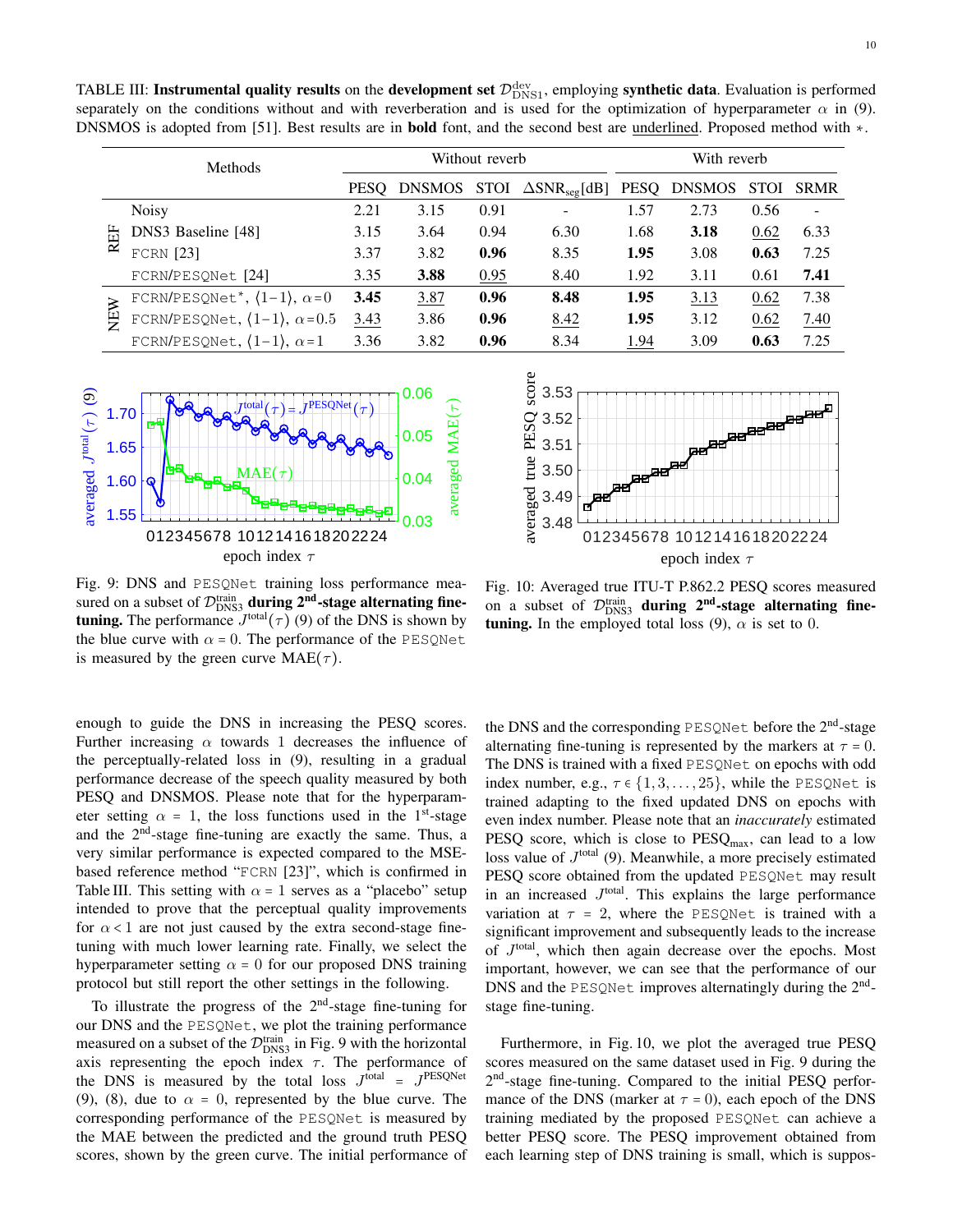TABLE IV: Instrumental quality results on the test set  $\mathcal{D}_{\text{DNS2}}^{\text{test}}$ , employing **synthetic data**. DNSMOS is adopted from [\[51\]](#page-12-32). Best results are in **bold** font, and the second best are underlined. Proposed method with ∗. AB<br>ptes<br>51]<br>nde

<span id="page-10-0"></span>

|  | Method                                                                                                            |      | PESQ DNSMOS STOI |      |
|--|-------------------------------------------------------------------------------------------------------------------|------|------------------|------|
|  | <b>Noisy</b>                                                                                                      | 2.37 | 3.08             | 0.88 |
|  | DNS3 Baseline [48]                                                                                                | 3.14 | 3.52             | 0.91 |
|  | <b>FCRN</b> [23]                                                                                                  | 3.25 | 3.60             | 0.93 |
|  | FCRN/PESQNet [24]                                                                                                 | 3.24 | 3.67             | 0.92 |
|  | $\sum_{\substack{\text{H} \\ \text{H} \\ \text{H}}} \text{FCRN/PESQNet}^*, \, \langle 1-1 \rangle, \, \alpha=0.5$ | 3.34 | 3.65             | 0.93 |
|  |                                                                                                                   | 3.32 | 3.63             | 0.93 |
|  | FCRN/PESQNet, $(1-1)$ , $\alpha=1$                                                                                | 3.26 | 3.60             | 0.93 |
|  |                                                                                                                   |      |                  |      |

<span id="page-10-1"></span>

 $\overline{\phantom{a}}$ performance of the PESQNet is measured by the green curve [\(9\)](#page-4-4) of the DNS is shown by the blue curve with  $\alpha = 0$ . The  $2^{nd}$ -stage alternating fine-tuning. The performance  $J^{\text{total}}(\tau)$  $MAE(\tau)$ . Fig. 11: DNS and PESQNet loss measured on  $\mathcal{D}_{\text{DNS2}}^{\text{test}}$  during

tuning, however, it accumulates over the epochs. Please note edly due to the small learning rate<sup>[1](#page-0-0)</sup> used in the  $2<sup>nd</sup>$ -stage finethat the DNS before the  $2<sup>nd</sup>$ -stage fine-tuning is exactly the offers the best performance among all the baselines, especially baseline (FCRN [\[23\]](#page-12-7)) trained with the MSE-based loss, which on PESQ scores. Accordingly, employing a small learning rate for the  $2<sup>nd</sup>$ -stage fine-tuning can supposedly further increase the PESQ score without harming the performance on other metrics. Furthermore, we can infer from Fig. [10](#page-9-2) that further PESQ improvement could be achieved with more training epochs for the  $2<sup>nd</sup>$ -stage fine-tuning. This also proves that the perceptually related loss [\(8\)](#page-4-5) provided by our PESQNet can be advantageously employed for improving the perceptual quality of the DNS, and potentially of any DNS network topology.

*2) Performance Evaluation on Synthetic Test Data:* We evaluate our 2nd-stage fine-tuned DNS on both synthetic and real test data. First, we look at the instrumental quality results measured on synthetic test data  $\mathcal{D}_{\text{DNS2}}^{\text{test}}$ , with results shown in Table [IV.](#page-10-0) The DNS fine-tuned with our novel  $(1-1)$  training protocol with  $\alpha = 0$  offers the best or the second-best results in all three implemented metrics. Especially, our proposed

<span id="page-10-2"></span>

Fig. 12: Averaged true ITU-T P.862.2 PESQ scores measured on  $\mathcal{D}_{\text{DNS2}}^{\text{test}}$  during  $2^{\text{nd}}$ -stage alternating fine-tuning. In the employed total loss [\(9\)](#page-4-4),  $\alpha$  is set to 0.

2.20 "FCRN [\[23\]](#page-12-7)", respectively. Our proposed memod also derivers the  $2^{\circ}$ -rained DIV3MO3, which is only slightly lower than our previous work [\[24\]](#page-12-0) and DNS outperforms the DNS3 baseline  $[48]$  by 0.2 PESQ points.<br>Our proposed method also delivers the  $2<sup>nd</sup>$ -ranked DNSMOS, DNS outperforms the DNS3 baseline [\[48\]](#page-12-29) by 0.2 PESQ points. the proposed PESQNet. Furthermore, our 2<sup>nd</sup>-stage fine-tuned<br>DNS outperforms the DNS3 baseline [48] by 0.2 PESQ points.  $\text{CRN}$  [23]", respectively.<br>
As observed in [\[24\]](#page-12-0), the baseline from our previous work<br>  $\text{CRN/DESOMot}$  [24]), cannot offer PESO improvement on is  $0.13$  and  $0.05$  points higher than the DNS3 baseline and the " $FCBN$  [23]" respectively method can offer the highest PESQ score among all the evaluated methods. Compared to the baseline DNS trained with the MSE-based loss [\(7\)](#page-4-3) denoted as "FCRN [\[23\]](#page-12-7)", which has a PESQ score of 3.25, we further increase PESQ by about 0.1 points with the additional  $2<sup>nd</sup>$ -stage fine-tuning employing

synthetic test data compared to the DNS trained with the MSE-(FCRN/PESQNet [\[24\]](#page-12-0)) cannot offer PESQ improvement on -- 1 ,<br>0erve 3.32 performance compared to our previous work [\[24\]](#page-12-0) and the same gradient accumulation and significantly improve the PESQ based loss  $(7)$  [\[23\]](#page-12-7) due to the instable training problem. Now we solved this issue with the novel  $(1-1)$  training protocol with DNS trained with only the MSE-based loss [\[23\]](#page-12-7).

and the proposed PESQNet alternatingly improves during tuning for  $\alpha = 0$ . In Fig. [11,](#page-10-1) the performance of our DNS PESQ scores measured on  $\mathcal{D}_{\text{DNS2}}^{\text{test}}$  during the  $2^{\text{nd}}$ -stage fineof our DNS and the PESQNet as well as the averaged true As before, in Figs. [11](#page-10-1) and [12,](#page-10-2) we plot the performance the fine-tuning, which is reflected by the decreasing  $J^{\text{total}}(\tau)$ the end of the 2<sup>nd</sup>-stage fine-tuning (markers at  $\tau = 25$ ), [\(9\)](#page-4-4) (blue curve) and  $MAE(\tau)$  (green curve), respectively. At both the DNS and the PESQNet perform better compared to their initial performance at  $\tau = 0$ . This is also reflected in Fig. [12](#page-10-2) by the averaged true PESQ scores, where each epoch of DNS fine-tuning (on epochs with odd index number) can deliver a better PESQ score. From both Figs. [11](#page-10-1) and [12,](#page-10-2) we can see that the progress of the  $2<sup>nd</sup>$ -stage fine-tuning is very stable and smooth, which is due to the contribution of our newly proposed alternating training protocol with gradient accumulation. Furthermore, from the curves in Figs. [11](#page-10-1) and [12,](#page-10-2) it can be inferred that the performance of our DNS and the PESQNet could be improved until epoch 25, and potentially one could achieve an even higher PESQ score employing a longer  $2<sup>nd</sup>$ -stage fine-tuning with more epochs.

*3) Performance Evaluation on Real Test Data:* We measure the perceptual quality employing DNSMOS [\[51\]](#page-12-32) on real test

<sup>&</sup>lt;sup>1</sup>We found that increasing the learning rate for the DNS and PESQNet alternating training will not lead to a more significant PESQ improvement but may result in a destabilized training with a strongly fluctuating training loss. Thus, with a high learning rate, we only achieve a marginal performance improvement on the enhanced speech quality.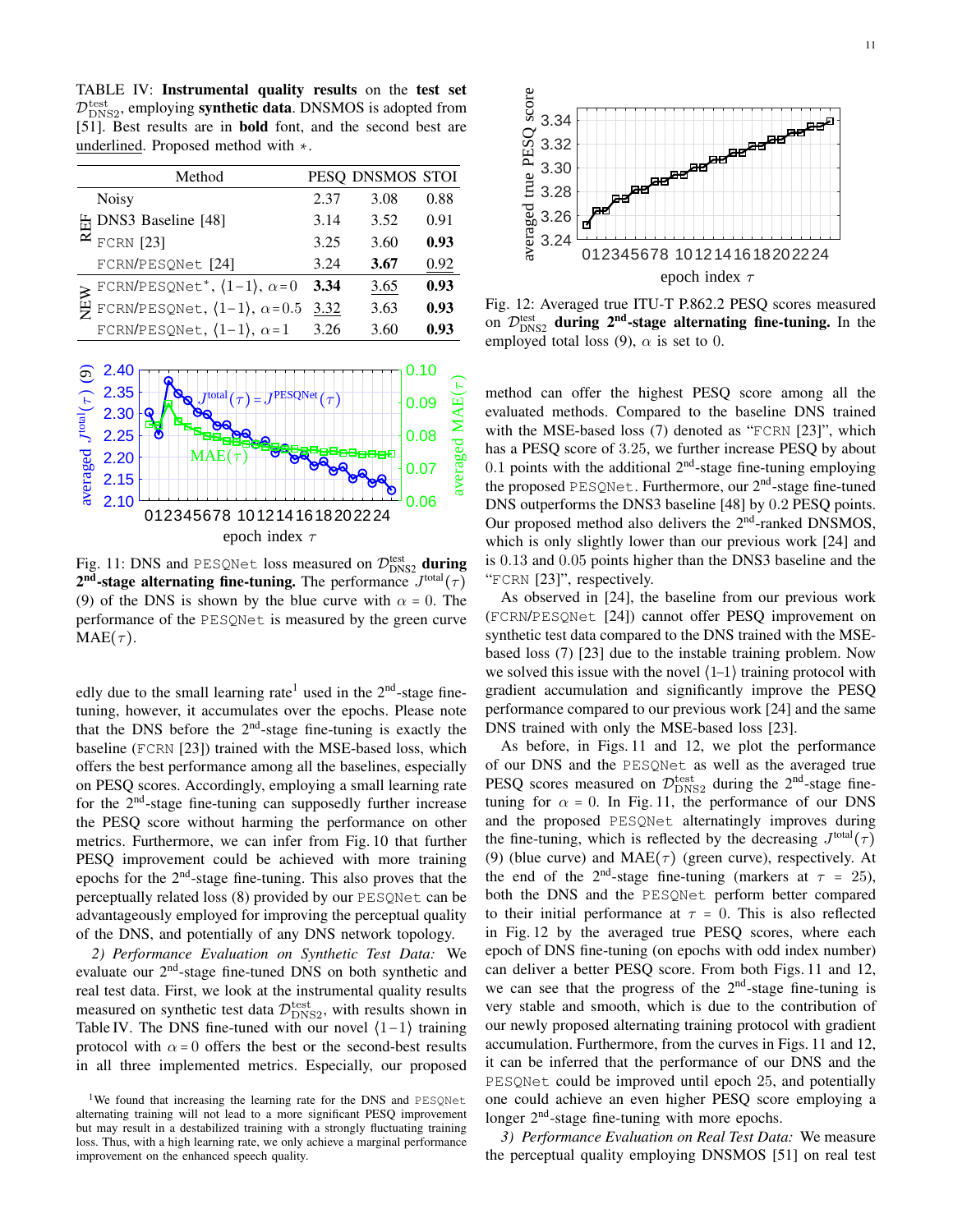<span id="page-11-5"></span>TABLE V: Perceptual quality measure DNSMOS [\[51\]](#page-12-32) on the test set  $\mathcal{D}_{\text{DNS3}}^{\text{test}}$ , employing real recordings. Best results are in bold font, and the second best are underlined. Proposed method with ∗

|     | Methods                                | <b>DNSMOS</b> |
|-----|----------------------------------------|---------------|
|     | <b>Noisy</b>                           | 2.90          |
| REF | DNS3 Baseline [48]                     | 3.24          |
|     | <b>FCRN</b> [23]                       | 3.30          |
|     | FCRN/PESQNet [24]                      | 3.31          |
|     | FCRN/PESQNet*, $(1-1)$ , $\alpha=0$    | 3.33          |
| NEW | FCRN/PESQNet, $(1-1)$ , $\alpha = 0.5$ | 3.32          |
|     | FCRN/PESQNet, $(1-1)$ , $\alpha=1$     |               |

data  $\mathcal{D}_{\text{DNS3}}^{\text{test}}$  for our  $2^{\text{nd}}$ -stage fine-tuned DNS in Table [V.](#page-11-5) On real data, the other intrusive metrics from Tables[III](#page-9-0) and [IV](#page-10-0) are not applicable. Our proposed method with  $\alpha = 0$ offers the best perceptual quality reflected by the highest DNSMOS score compared to all the baselines. Interestingly, compared to the baseline from our previous work [\[24\]](#page-12-0), which focuses on improving the performance on real recordings by using real data during training employing PESQNet, our proposed framework trained with only synthetic data can still gain 0.02 DNSMOS points. This is supposedly due to the contribution from the stabilized  $2<sup>nd</sup>$ -stage fine-tuning, as shown in Figs. [9](#page-9-1) and [10,](#page-9-2) employing our novel ⟨1−1⟩ training protocol with gradient accumulation. Thus, from all the experimental evidence, we successfully solved the unstable training problem addressed in [\[31\]](#page-12-9) and [\[24\]](#page-12-0) by using our novel alternating training protocol with gradient accumulation. Furthermore, from the stabilized performance improvement on synthetic test data shown in Figs. [11](#page-10-1) and [12,](#page-10-2) we can also infer that the perceptual quality improvement on real test data could be more significant employing an extended 2<sup>nd</sup>-stage fine-tuning with more epochs.

As expected, our fine-tuned DNS mediated by the PESQNet  $(\alpha=0)$  outperforms the same DNS trained with the MSE-based loss [\(7\)](#page-4-3) [\[23\]](#page-12-7) by 0.03 DNSMOS points. This is supposedly due to the contribution of the perceptually related loss component in the total loss [\(9\)](#page-4-4), which is offered by our non-intrusive PESQNet. The perceptual quality improvement is more significant compared to the DNS3 baseline with an increase of about 0.1 DNSMOS points on real data. Still, one could ask "why do you *only* gain 0.03 DNSMOS points w.r.t. the FCRN [\[23\]](#page-12-7)?" The answer is: A PESQNet loss has only limited predictive power to increase a DNSMOS metric. If the DNSMOS DNN predictor would have been available to us, it could have been used in place of the PESQNet, and a more significant DNSMOS improvement on real data would have been achieved. *With our proposed training framework, however, we claim to have shown a way how to effectively make use of real data in DNS training.*

## VI. CONCLUSIONS

This work illustrated the benefits obtained from training a deep noise suppression (DNS) neural network mediated by

an end-to-end non-intrusive PESQNet. The employed nonintrusive PESQNet can estimate the perceptual evaluation of speech quality (PESQ) scores of the enhanced speech signal and serves to provide a reference-free perceptual loss mediating the DNS training to maximize the PESQ score of the enhanced speech signal. We illustrate the potential of our proposed method by training a complex mask-based fully convolutional recurrent neural network (FCRN) for the DNS task. As an important novelty, we propose to train the FCRN and the PESQNet alternatingly with a novel training protocol employing gradient accumulation to keep the PESQNet up-todate. Our proposed method is compared to several baselines, among them the same FCRN trained with an MSE-based loss for joint denoising and dereverberation, as well as the Interspeech 2021 DNS Challenge baseline. Detailed analyses suggest that the FCRN trained mediated by our proposed PESQNet employing the novel alternating training protocol can further increase the PESQ performance by about 0.1 PESQ points on synthetic test data and by 0.03 DNSMOS points on real test data, both compared to training with the MSEbased loss. We excel the Interspeech 2021 DNS Challenge baseline by 0.2 PESQ points on synthetic test data and about 0.1 DNSMOS points on real test data.

#### **REFERENCES**

- <span id="page-11-0"></span>[1] Y. Ephraim and D. Malah, "Speech Enhancement Using a Minimum Mean-Square Error Short-Time Spectral Amplitude Estimator," *IEEE T-ASSP*, vol. 32, no. 6, pp. 1109–1121, Dec. 1984.
- [2] ——, "Speech Enhancement Using a Minimum Mean-Square Error Log-Spectral Amplitude Estimator," *IEEE T-ASSP*, vol. 33, no. 2, pp. 443– 445, Apr. 1985.
- [3] P. Scalart and J. V. Filho, "Speech Enhancement Based on A Priori Signal to Noise Estimation," in *Proc. of ICASSP*, Atlanta, GA, USA, May 1996, pp. 629–632.
- [4] T. Lotter and P. Vary, "Speech Enhancement by MAP Spectral Amplitude Estimation Using a Super-Gaussian Speech Model," *EURASIP Journal on Applied Signal Processing*, vol. 2005, no. 7, pp. 1110–1126, May 2005.
- [5] I. Cohen, "Speech Enhancement Using Super-Gaussian Speech Models and Noncausal A Priori SNR Estimation," *Speech Commun.*, vol. 47, no. 3, pp. 336–350, Nov. 2005.
- [6] T. Gerkmann, C. Breithaupt, and R. Martin, "Improved A Posteriori Speech Presence Probability Estimation Based on a Likelihood Ratio with Fixed Priors," *IEEE T-ASLP*, vol. 16, no. 5, pp. 910–919, Jul. 2008.
- [7] B. Fodor and T. Fingscheidt, "Speech Enhancement Using a Joint Map Estimator with Gaussian Mixture Model for (Non)-Stationary Noise," in *Proc. of ICASSP*, Prague, Czech Republic, May 2011, pp. 4768–4771.
- [8] ——, "MMSE Speech Enhancement Under Speech Presence Uncertainty Assuming (Generalized) Gamma Speech Priors Throughout," in *Proc. of ICASSP*, Kyoto, Japan, Mar. 2012, pp. 4033–4036.
- <span id="page-11-1"></span>[9] S. Elshamy, N. Madhu, W. Tirry, and T. Fingscheidt, "Instantaneous A Priori SNR Estimation by Cepstral Excitation Manipulation," *IEEE/ACM T-ASLP*, vol. 25, no. 8, pp. 1592–1605, Aug. 2017.
- <span id="page-11-2"></span>[10] T. Fingscheidt and S. Suhadi, "Data-Driven Speech Enhancement," in *Proc. of ITG Conf. on Speech Communication*, Kiel, Germany, Apr. 2006, pp. 1–4.
- [11] J. Erkelens, J. Jensen, and R. Heusdens, "A General Optimization Procedure for Spectral Speech Enhancement Methods," in *Proc. of EUSIPCO*, Florence, Italy, Sep. 2006, pp. 1–5.
- <span id="page-11-3"></span>[12] T. Fingscheidt, S. Suhadi, and S. Stan, "Environment-Optimized Speech Enhancement," *IEEE T-ASLP*, vol. 16, no. 4, pp. 825–834, May 2008.
- <span id="page-11-4"></span>[13] Y. Wang, A. Narayanan, and D. L. Wang, "On Training Targets for Supervised Speech Separation," *IEEE/ACM T-ASLP*, vol. 22, no. 12, pp. 1849–1858, Dec. 2014.
- [14] F. Weninger, J. R. Hershey, J. Le Roux, and B. Schuller, "Discriminatively Trained Recurrent Neural Networks for Single-Channel Speech Separation," in *Proc. of 2nd IEEE GlobalSIP*, Atlanta, GA, USA, May 2014, pp. 577–581.